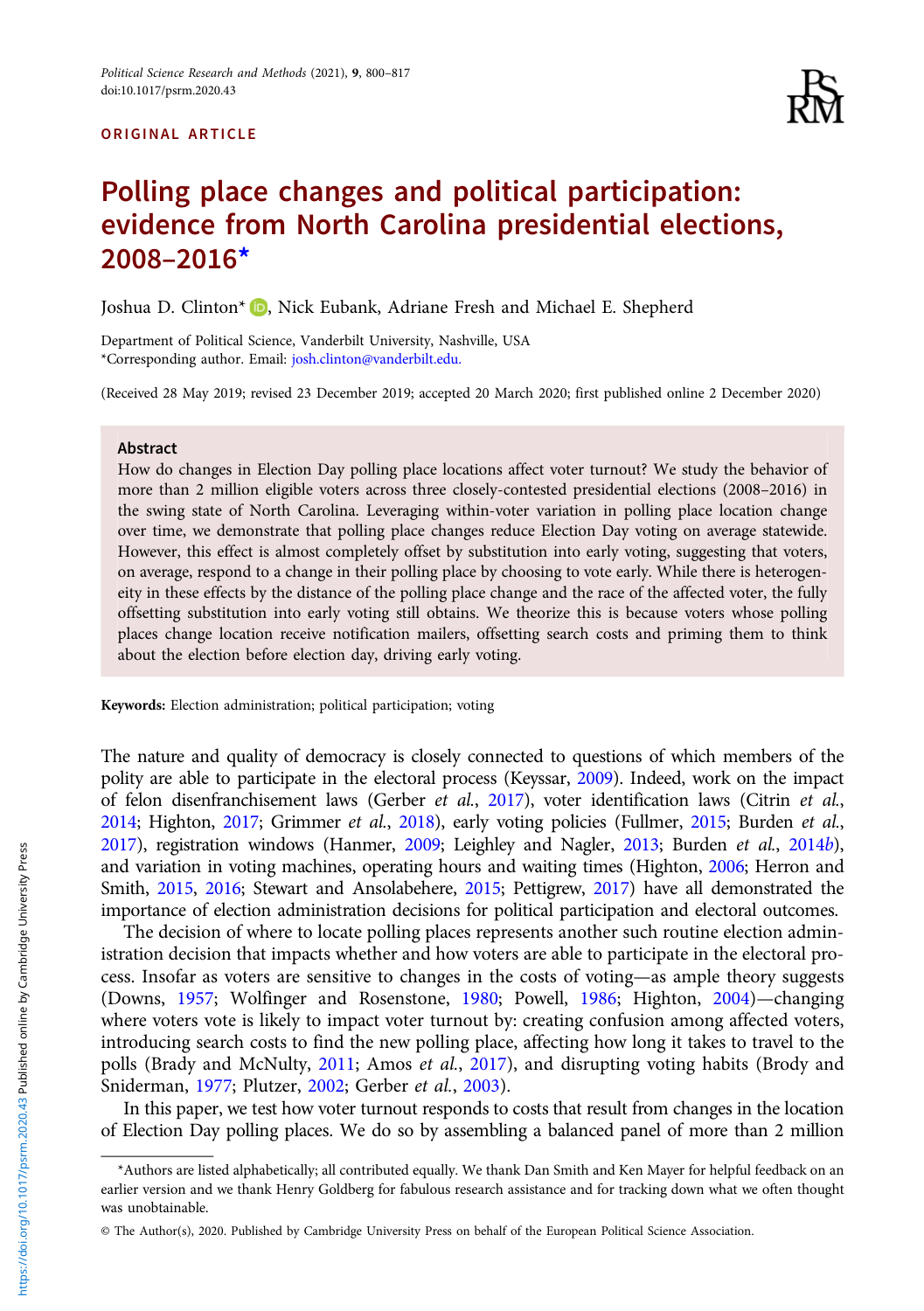eligible voters from the North Carolina voter rolls across three presidential elections—2008, 2012, and 2016. For each election, we geolocate every voter and every polling place to identify whether a voter experienced a polling place change and to measure the resulting change in the voter's travel time to their polling place. We further measure whether a voter votes, and how they cast their ballot—for example, on Election Day or in-person early.<sup>1</sup> Using this data, we leverage within-individual variation to estimate the state-wide average effect of a polling place change on voter turnout. By employing a comprehensive set of fixed effects and fixed effect interactions, we account for many potential confounders to an unbiased estimation of this relationship—these include the individual propensity to vote, common features of elections that may affect turnout, trends in turnout (and turnout by *mode*) for voters of different races, and county-specific trends in factors like early voting availability. We therefore substantially limit the scope for unobserved heterogeneity to confound our results.

We find that the effect of changes in polling place locations are more complex than existing theory on the depressive turnout consequences of increased voting costs would predict. Amongst our balanced panel of non-movers, polling place changes decrease Election Day voting by about − 0.7 percentage points on average, but this effect is nearly perfectly offset by an increase in in-person early voting. Furthermore, when we allow our effects to vary by important characteristics of voters, like race, we find the same off-setting, although weaker, pattern amongst nonwhites. Overall, our results indicate that voters respond to changes in the costs associated with voting on Election Day by *substituting* into an alternative mode of voting, not by forgoing casting a ballot. Although this substitution appears somewhat puzzling, we theorize that this occurs because voters whose polling places change location receive notification mailers, priming them to think about the election before election day, driving early voting.

Our results are consistent in a number of ways with the pathbreaking work of Brady and McNulty ([2011](#page-16-0)) on the consequences of polling place changes. Analyzing the California 2003 gubernatorial recall election, the authors find that voters whose precincts were consolidated and thus whose assigned polling place changed—were 1.85 percent less likely to vote. The authors also find that polling-place voting declined by 3 percent, but that this was *partially* offset by a 1.2 percent increase in mail-in voting. In addition to an intrinsic effect of a polling place change, the authors find that the effect varies with the change in distance to the poll. Like Brady and McNulty [\(2011](#page-16-0)), we find a decline in Election Day voting, substitution between voting modes, as well as a greater decline in turnout amongst those whose polling places were moved further from their homes.

Crucially however, our results also differ from those of Brady and McNulty [\(2011\)](#page-16-0), and sub-sequent important studies by Amos et al. [\(2017](#page-16-0)) and Yoder ([2018\)](#page-17-0), in several important ways. First, we do not find evidence of an overall decrease in turnout on the scale found by these authors nor that we can statistically distinguish from zero; rather, we find that Election Day voting declines modestly (− 0.7 percentage points) and early voting nearly perfectly offsets those declines. Furthermore, we find that while those moved further from their polling place substitute more between modes, that substitution is once again entirely offsetting.

Moreover, in the spirit of "normal" scientific advancement, the nature and scope of our data and research design substantially narrows the potential consequences of unobserved heterogeneity and improves our confidence that the estimated effects are indicative of true causal effects. Moreover, because we are strictly theory testing rather than proposing a new theory based on our results, our analysis is not susceptible to the sharpshooter fallacy.<sup>2</sup>

<sup>&</sup>lt;sup>1</sup>We refer to "in-person early voting" as "early voting" and distinguish this from early voting by mail which we term "mail-in voting."

 ${}^{2}$ To be clear, all papers proposing a new theory on the basis of new empirical results are susceptible to the sharpshooter fallacy – that is, the possibility that a theory generated to rationalize an empirical finding is essentially just overfitting noise. It is for precisely this reason that pure theory testing papers are a necessary part of the scientific enterprise.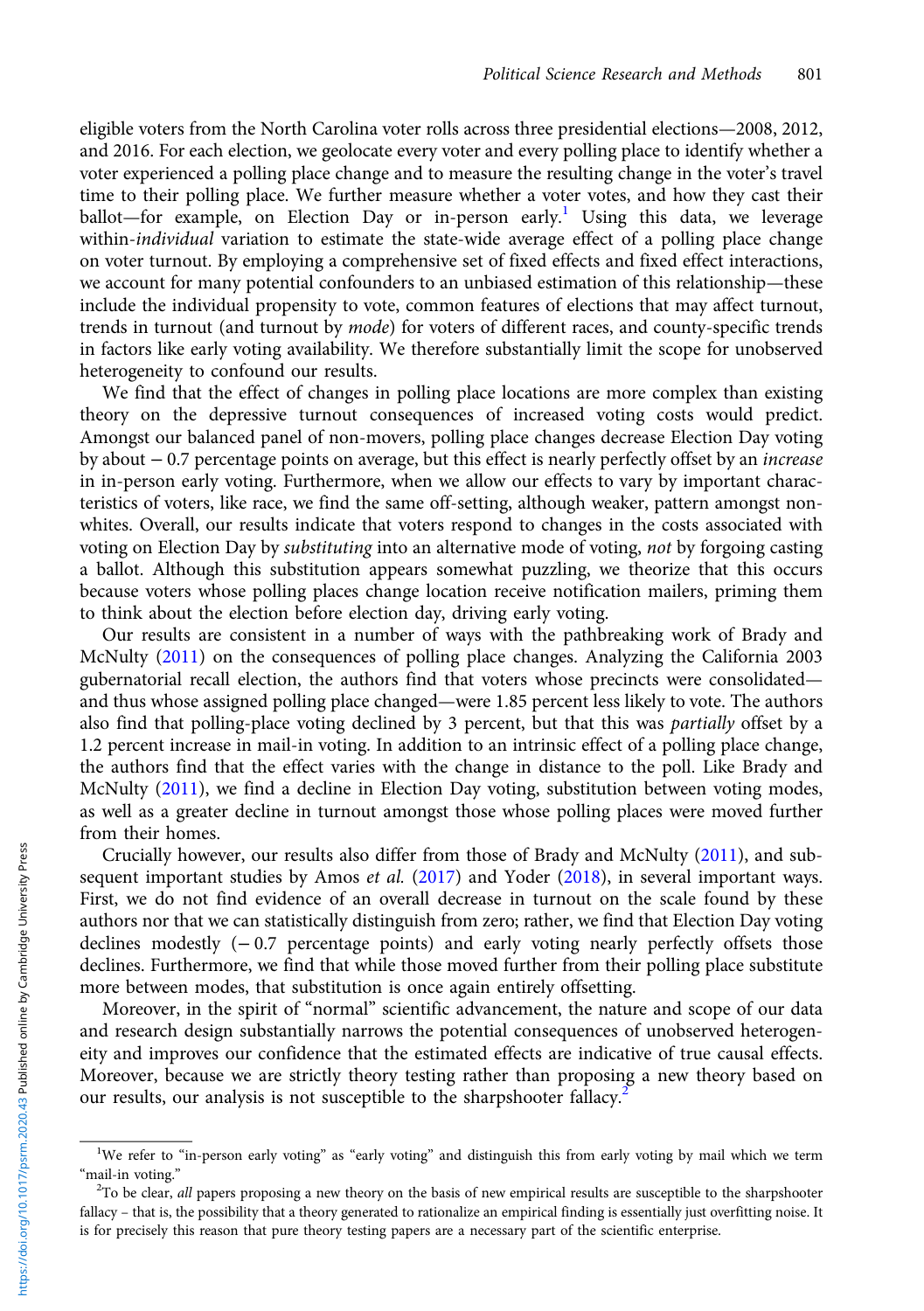Third and finally, the scope of our analysis also allows us to probe the generalizability of existing findings and to help contextualize them more broadly. Where Brady and McNulty [\(2011\)](#page-16-0) examine effects of polling place changes in a single gubernatorial recall election in a single county (Los Angeles), we examine behavioral patterns across an entire state and multiple presidential elections. Insofar as we are concerned about how polling place changes may impact state and national election outcomes by changing turnout—a real possibility in the pivotal and closely contested swing state of North Carolina—the cross-county heterogeneity we find makes it clear that it is important to look beyond a single locality to identify the average statewide effect, an effect that has never previously been estimated.

Our analysis also documents considerable county-level variation in the estimated effects of polling place changes in North Carolina. We show that while there is no systematic evidence that polling place changes impact overall turnout—there are as many counties where the estimated effect is positive as there are counties where the effect is negative. An analysis focused on a single county might therefore erroneously conclude that voters are systematically influenced by polling place changes, while when contextualized in a state-wide analysis, this interpretation appears unlikely to be correct. This highlights the importance of examining more than a single election administrative unit (e.g., a county), especially when endogenous case selection is a possibility. Indeed, the variation that we document should be of interest to the entire election administration and election forensics literatures where studies of voters in a single unit where election administration decisions such as polling places are made (typically the county) are the norm rather than the exception (Gimpel and Schuknecht, [2003](#page-17-0); Dyck and Gimpel, [2005;](#page-16-0) Haspel and Knotts, [2005;](#page-17-0) Cantoni, [2016;](#page-16-0) Amos et al., [2017\)](#page-16-0).

Of course, even this study is a study of a single state. But, as we noted before, this is a state whose electoral outcomes are of intrinsic interest to both state-level and national politics. In addition, as we discuss in detail in this paper, our ability to study the universe of counties (each of which makes their own polling place location decisions) under North Carolina's state-wide election administration institutions provides a perspective on cross-county variation (and thus interpretation of county-specific estimates) that is simply unavailable in single-county studies. Furthermore, that fact that our results differ from the negative turnout effects found by Yoder [\(2018](#page-17-0)), who uses a limited sample of North Carolina counties, further highlights the dangers of inferring state-wide effects from a limited sample of counties.<sup>3</sup>

Our paper further contributes with a number of key measurement and research design improvements. Our panel data allow us to eliminate movers from our analysis—that is, those who move far enough that they fully *select into* polling place changes, and who must therefore search for their new polling place location regardless of whether the polling place that they will vote at is in the same location as a previous election. Our data also allow us to estimate changes in *travel time* to the polls, rather than simply geometric "as-the-crow-flies" distance, which may obscure important road density and traffic variation that impact turnout. Our balanced panel across three elections allows us to employ a research design with extensive fixed effects and fixed effect interactions to eliminate potential confounders, which improves on much of the literature on this topic.

The lack of an overall impact on turnout is perhaps surprising in light of theoretical claims about how costs impact turnout. However, we elaborate a number rationales for the state-wide substitution effects that we find. First, North Carolina voters receive an official county mailer advising them whenever their polling place changes, and which also provides early voting information. As well as counteracting confusion, these mailers may operate like get-out-the-vote

<sup>&</sup>lt;sup>3</sup>Yoder [\(2018\)](#page-17-0) also considers primary elections in some of his analyses, which are another possible explanation for the differing results. When Yoder ([2018\)](#page-17-0) replicates our analyses with the full sample of counties and presidential elections, he obtains our results.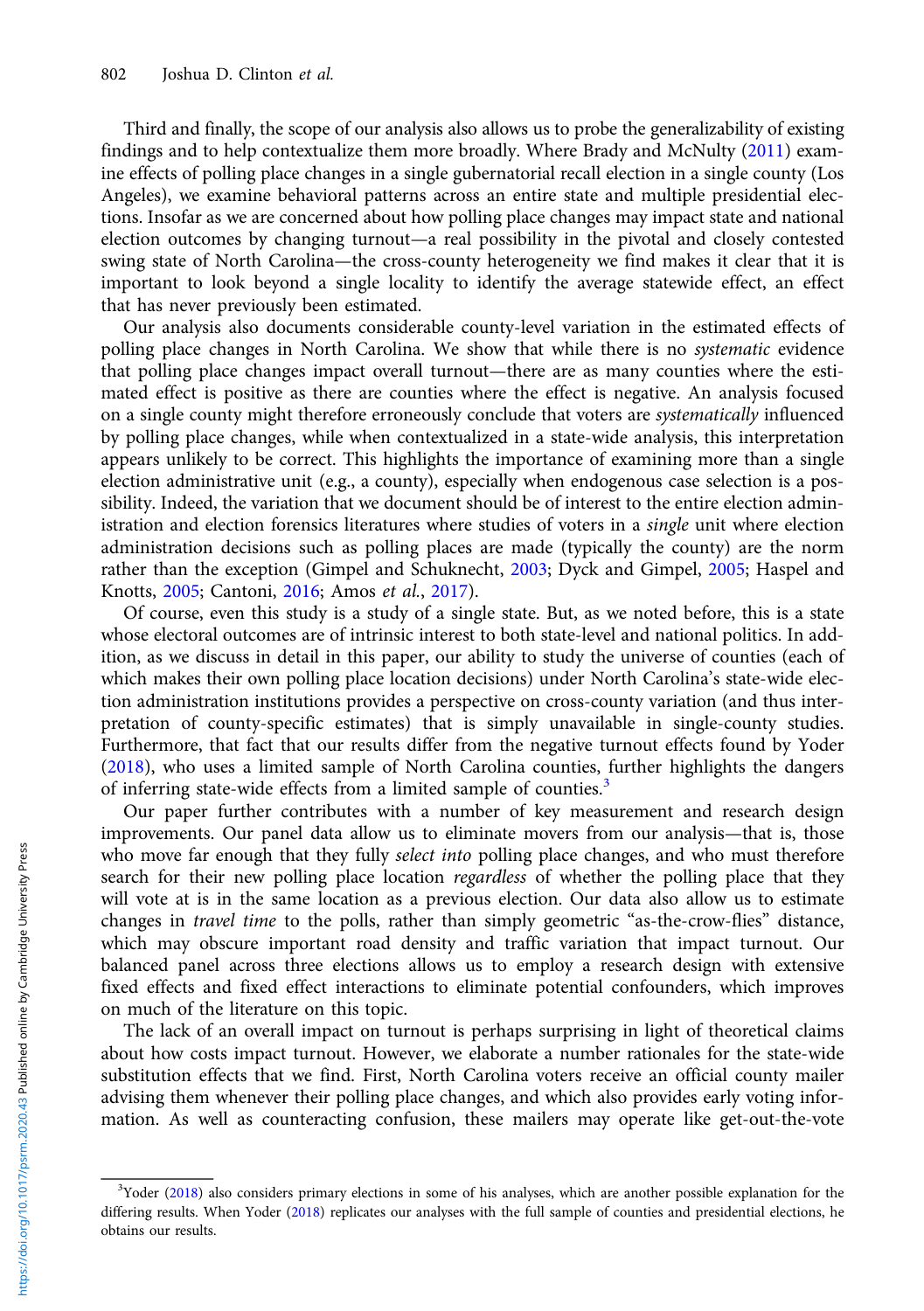primes (Arceneaux and Nickerson, [2009](#page-16-0)). And indeed the magnitude of the substitution we find is highly consistent with turnout estimates from this literature (Gerber and Green, [2000\)](#page-16-0).

The offsetting substitution we find also accords with findings on how voters respond to a disruption in their voting habit (Meredith and Malhotra, [2011\)](#page-17-0). If voters are risk averse and value voting, they may substitute into a less risky mode of voting where they have the time to search for information and overcome costs and errors rather than risk not casting a ballot at all. While some have suggested that the availability of early voting decreases turnout (Burden et al., [2014](#page-16-0)a), our findings suggest that the availability of early voting may help mitigate the negative effects of polling place changes on turnout by allowing voters more time to find an alternative polling place. Of course, this is a suggestive interpretation as it is impossible to know the overall consequences if early voting were not an option at all. Together these explanations rationalize our results, but merit further investigation in other settings and with other research designs to understand the ways in which costs imposed on voting can be moderated.

#### 1. The potential effects of polling place changes

The large literature on political participation has long argued that *any* imposition of costs is likely to reduce participation (Downs, [1957](#page-16-0); Wolfinger and Rosenstone, [1980](#page-17-0); Powell, [1986;](#page-17-0) Highton, [2004](#page-17-0)). The behavioral expectations of the impact of polling place changes are therefore exceptionally clear—changes in location should depress turnout by increasing the costs of voting. First, the simple fact of a moved polling place may be costly to voters even if there is no change in the time needed to travel to the poll because of psychological costs—confusion and habit disruption—that voters must overcome to cast a ballot (Brady and McNulty, [2011;](#page-16-0) Amos et al., [2017](#page-16-0)).

Second, changes to polling place locations almost always alter how long it takes most voters to travel to cast a ballot. While confusion and habit disruption unequivocally increase voting costs, changing travel times do not (Gimpel and Schuknecht, [2003](#page-17-0); Dyck and Gimpel, [2005;](#page-16-0) Haspel and Knotts, [2005;](#page-17-0) Brady and McNulty, [2011;](#page-16-0) Cantoni, [2016](#page-16-0); Amos et al., [2017](#page-16-0)). We might expect that those whose polling places are moved farther away may forgo casting a ballot due to the increased cost of traveling to the polls, while those whose polling places are moved closer may be *more* likely to turnout since their costs have been reduced. Though this effect may be further moderated by where people work, run errands, etc. in addition to where people live. The relative impact of increased (as compared to decreased) travel times, as well as travel costs relative to per se costs is theoretically unclear.

We may also expect differences in the relative ability of different groups to overcome the costs associated with polling place changes. Although racial differences in participation have declined since the 1980s (Leighley and Nagler, [2013;](#page-17-0) Fraga, [2016\)](#page-16-0), voters with fewer material resources lower income and minority voters, for example—might be less able to overcome increased costs to voting (Verba et al., [1995\)](#page-17-0). Alternatively, historical experiences with disenfranchisement, or other group norms (Anoll, [2018\)](#page-16-0), may differentially motivate non-white voters to overcome the costs imposed by polling place changes to cast their ballot.

The literature on costs and participation would conclude that increasing the cost of casting a ballot should result in lower turnout. But the election administration policies of North Carolina may also exacerbate or counteract some of the increased costs associated with polling place changes. Most notably, voters have a choice between voting on Election Day or early. Voters who choose to vote early can vote at any early voting location in the county with no excuse. There is variation in the number of early voting locations between counties which we control for in our analyses, but every county has to have at least one early voting location open for 100 total hours prior to Election Day.

If voters are risk averse, or value their vote highly, moving a polling place may cause voters to vote early in response. Prior work has indeed found evidence that voters shift between modes of voting rather than forgo casting a ballot when there are changes in the procedures for a particular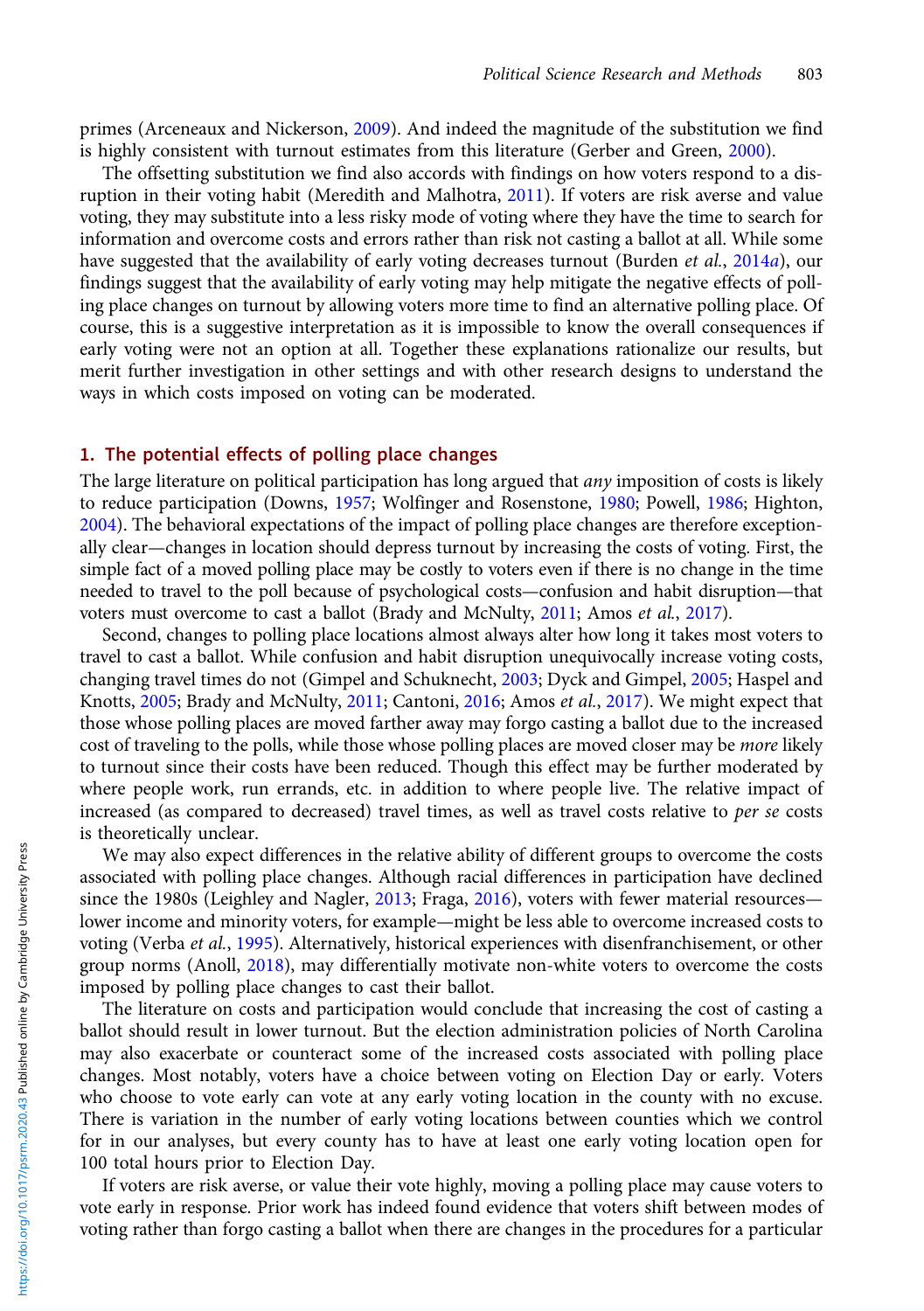mode of voting (Malhotra et al., [2011;](#page-17-0) Michelson et al., [2012](#page-17-0)). Voters may choose to vote early rather than risk the uncertainties of dealing with a new polling place on Election Day. While some have argued that convenience voting may decrease turnout (Burden et al., [2014](#page-16-0)a) (while others have found the opposite (Gerber et al.,  $2013$ )), for voters who are forced to find and vote at a new polling place because their polling place was changed, the ability of voters to vote early may provide them with the incentive and opportunity to vote early in response.

Another important feature of the North Carolina electoral landscape is the fact that County Board of Elections send out an informational mailer to all voters affected by a polling place change. The mailer provides voters with the address of their new polling place and links to websites with further information about early voting. An example of a mailer from Wake County is provided in Supplementary Appendix B. These mailers in theory help offset the search costs involved with finding the new polling place, locate the county's early voting location, as well as effectively providing a reminder to vote. In fact, voting primes are well known to affect turnout (Gerber and Green, [2000;](#page-16-0) Gerber et al., [2008](#page-16-0)), and prior work suggests that reminders by election administrators can moderate the negative consequences of certain election reforms (Bergman and Yates,  $2011$ <sup>4</sup>. Insofar as these mailers reduce the cost of gathering information on early voting by identifying its existence and providing web information, existing research suggests that they may also help induce voters to change their method of voting to the convenience method (Monroe and Sylvester, [2011](#page-17-0); Hanmer et al., [2015](#page-17-0)).

## 2. Data on voters, votes, and polling places

To identify the effects of polling place changes on voters in North Carolina, we collect individuallevel data on every voter from the official state voter rolls between 2008 and 2016. We supplement this data with information on precinct boundaries and the location of nearly every polling place in the state for each election. Our choice of North Carolina is in part a function of the unique availability of comprehensive voter and polling place information, but it is also motivated by the ability to study the effect of polling place changes at the state level over several closely contested and highly-salient elections with national implications.

Our individual-level dataset contains demographics, polling place assignments, and voting histories for 2,350,731 unique voters collected from snapshots of the North Carolina Voter Roll provided by North Carolina State Board of Election (NCSBE) between 2008 and 2016. (See Supplementary Appendix A for additional details on the data collection.) The voter file contains information on voter registration status, party registration, race, gender, and age which are then paired with records from the North Carolina State Board of Elections on how each voter voted (e.g., Election Day, mail-in, in-person early), if at all, in the three presidential elections.

We focus our analysis on what we refer to as our "balanced panel" of 4,434,125 voter-year observations of voters eligible to vote in both 2008 and 2012. Two years of eligibility are required as a first time voter cannot, by definition, experience a *change* in polling place location.<sup>5</sup> Because we have a balanced panel, we are able to track the behavior of the same voters over time to ensure that the effects we identify are a consequence of polling place changes rather than compositional changes in voters being analyzed.

To identify the location of voters' residences in our panel, we geocode voter addresses using the <geocod.io> geocoding service<sup>6</sup>, and we link voters to their precincts and Election Day polling places for the three presidential elections that we examine. Polling place locations were also

<sup>&</sup>lt;sup>4</sup>But see Meredith and Morse [\(2014](#page-17-0)) on the ineffectiveness of information provided to ex-felons eligible to vote.  $5R$ <br> $5R$  secause the ability to vote in 2012 may impact subsequent voter eligibility subsetting for voter

<sup>&</sup>lt;sup>5</sup>Because the ability to vote in 2012 may impact subsequent voter eligibility, subsetting for voters who are also eligible in 2016 risks bias due to selection after treatment. <sup>6</sup>

 $6$ This generates a total of 4,253,361 voters who we can geocode in at least two sequential elections—95.9 percent of those possible. The reasons for failed geo-codes—for example, typos in voter roll addresses—are likely to be idiosyncratic and unrelated to turnout decisions.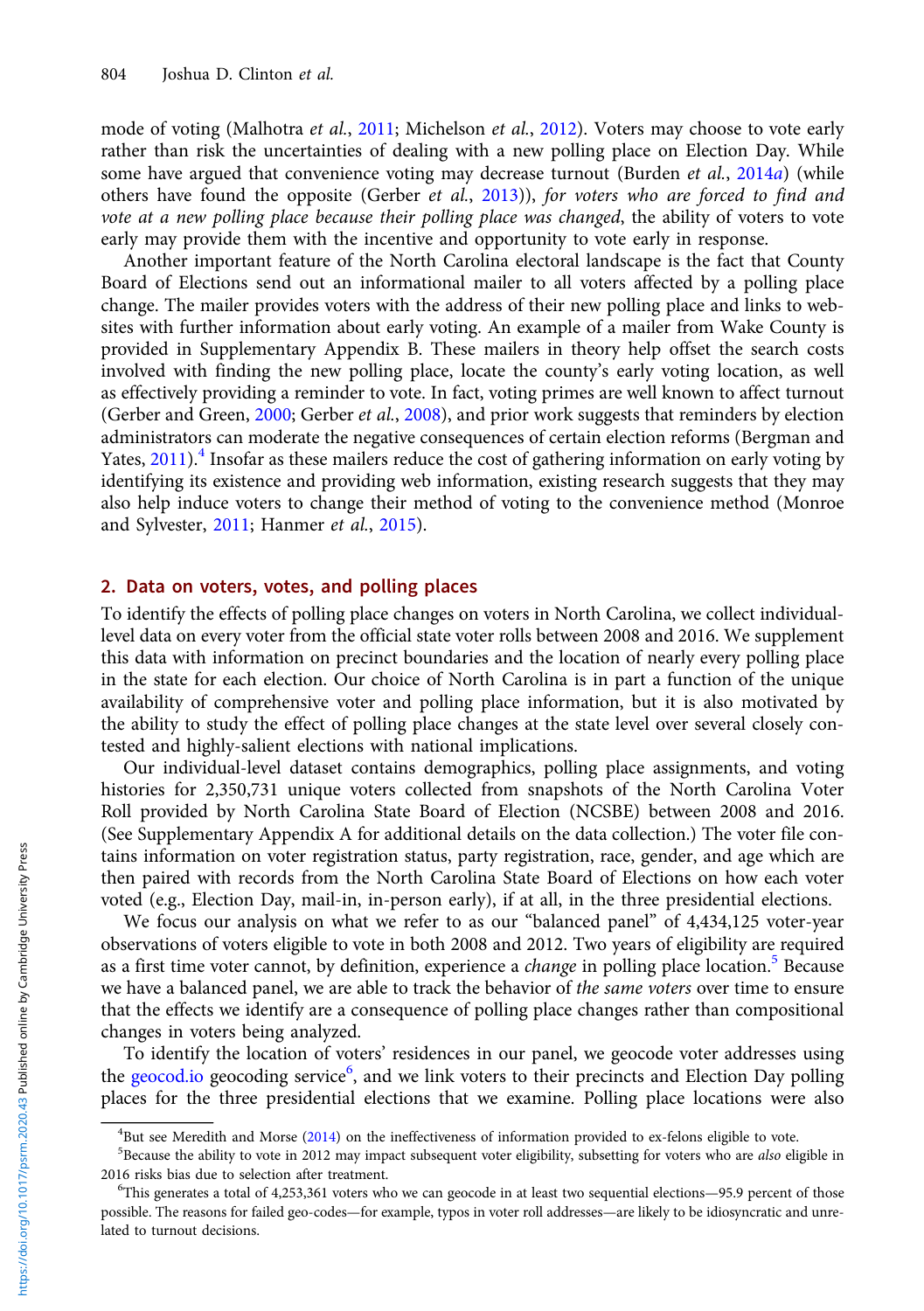geocoded using the <geocod.io> geocoding service and merged with shapefiles of election precinct boundaries (see Supplementary Appendix L for details). We also use this spatial information to exclude people from our analysis who have moved. Focusing on the 2,350,731 unique individuals (69.9 percent of all geocoded, eligible voters with polling places) ensures that the effects of polling place changes we identify are a consequences of polling places being moved, rather than the movements of voters.

Our exclusion of movers includes those who moved short distances such that their new polling place assignment was the same as that of their old residence. Because the change in the distance to their polling place is due to their move rather than administratively-induced changes, we exclude them from analyses to avoid compositional changes across analyses. However, we examine the differential effect of polling place changes *per se* for this population relative to non-movers separately in Supplementary Appendix O.<sup>7</sup> Supplementary Appendix A compares our panel to the set of all eligible voters according to the 2008–2016 voter rolls.

Overall, 17 percent of voters experienced a polling place change between 2008 and 2012, and 16 percent experienced a change between 2012 and 2016. Polling place changes can arise for one of two reasons: the location of a given precinct's polling place may be moved, or a change in a precinct's boundary can move a voter from one precinct to another. Although most of the changes are due to re-precincting rather than adding or subtracting the number of polling places, by gathering data on both county-drawn precinct boundaries *and* polling place locations, we identify the consequences of changes that result from both processes.

In our analysis, we focus only on changes made between presidential elections (rather than between the current general election and the preceding general election). We do so for two reasons. First, we feel focusing only on presidential elections improves comparability in our panel. But second, and more importantly, in North Carolina nearly all (general) Election Day polling place changes take place in the immediate run-up to a presidential election. As such, there are almost no cases where a voter's Election Day polling place was changed between a presidential election and the subsequent mid-term, and so our variable for "has voter's polling place changed since the last presidential election" is nearly equivalent to "has voter's polling place changed since the last general election."

To illustrate the type of changes we examine, [Figure 1](#page-6-0) presents maps of the location of Election Day polling places in 2008 and 2012 (Map (a)) relative to those in 2012 and 2016 (Map (b)) for Precinct 22 in central Charlotte. Between 2008 and 2012, the polling place in Precinct 22 was moved to a Census block with a higher-than-average percentage of black residents (Census block groups are shaded in the background according to their racial composition in the 2010 Census, with darker shades indicating a higher percentage of black residents). But in 2016, the location of the polling place was moved back to a part of the precinct with a higher percentage of white voters. In addition to identifying the overall effect of such changes on turnout, we also use the richness of our data to examine whether voter characteristics such as race condition the effect. To probe the robustness of the results to factors that may vary at the county level and to highlight inferential issues that can arise from focusing on a specific locality—we also examine the effects of precinct changes for each county to determine if some counties have larger effects than others. In so doing, we correct for the problems caused by multiple testing (Benjamini et al., [2006](#page-16-0)).

In addition to identifying whether a voter's polling place has changed between presidential elections, we are also able to measure how far voters have to travel from their residence to reach their polling place. We use Google Directions API to estimate how long it takes every voter to reach their polling place by car in minutes from the population-weighted centroid of

 $7$ Of the 1,012,077 movers in our data, only 115,500 of them moved within a precinct.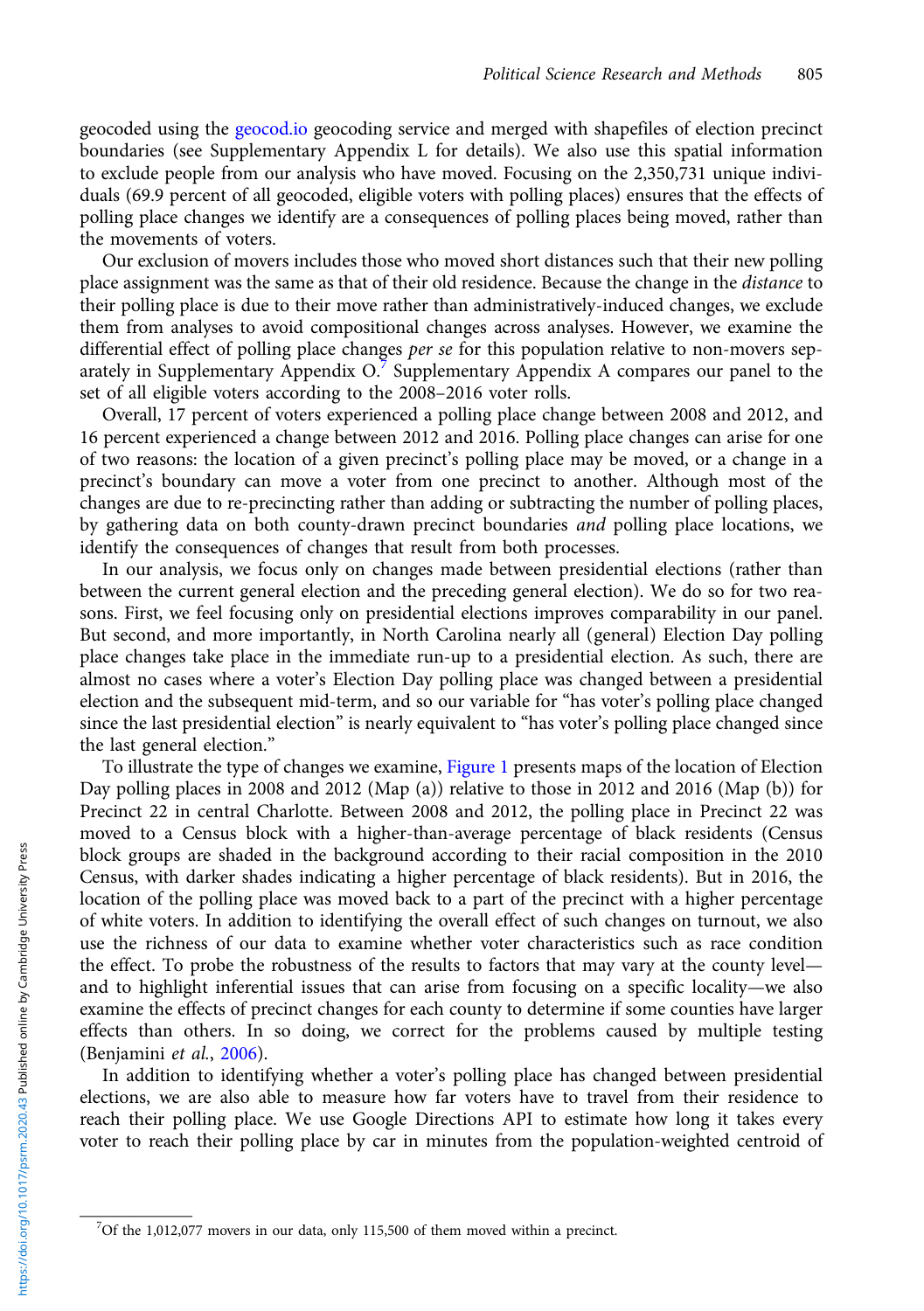<span id="page-6-0"></span>

Figure 1. Polling places in Precinct #22, Charlotte, Mecklenburg county (a) 2008 and 2012 (Democrats), (b) 2012 and 2016 (Republicans).

Notes: The above maps illustrate movement in polling place locations using the example of central Charlotte in Mecklenburg county. Map (a) presents the locations of polling places in 2008 (Xs) and 2012 (squares). Map (b) presents the locations of polling places in 2012 (squares) and 2016 (crosses). The background is shaded according to the racial composition of census block groups in the 2010 census with darker shades of gray indicating a higher percentage of black residents. Gray boundaries indicate 2016 precinct boundaries with precinct #22's boundary outlined in bold black.

their Census block at 10 am on Election Day, Tuesday, 6 November 2018.<sup>8</sup> Using estimated travel times is important because straight-line distance measures may mask substantial variation in actual travel times depending on road density and traffic congestion.<sup>9</sup>

[Figure 2](#page-7-0) plots the distribution of polling place changes in terms of the proximity between the old and new polling places (Plot (a)) and the change in predicted drive times between old and new polling place (Plot (b)). Most polling places experienced relatively small changes in their location—unsurprising, given the size of precincts and the availability of suitable alternative sites—and travel times did not systematically increase or decrease. In general, conditional on experiencing a polling place, very few voters had their travel times changed by more than 5 minutes—indeed 5 and a half minutes represents two standard deviations of the distribution. Other work has measured distance rather than travel time in the context of polling place changes (Haspel and Knotts, [2005](#page-17-0); Brady and McNulty, [2011\)](#page-16-0), nevertheless, the average treatment in existing work (between a half of a mile to a mile) is of a similar magnitude to what we document in terms of travel time. Thus, for the vast majority of voters we study, the treatment dosage is comparable to existing work.<sup>10</sup>

<sup>8</sup> Estimating travel times for census block centroids rather than for each voter's residence is necessary for financial and computational reasons. Census blocks are *extremely* small units—they are less than an acre, typically between 0.7 and 0.9 of an acre. We use a future date because Google only provides travel time estimates for future dates. <sup>9</sup>

 $^{9}$ Using travel times by car may mask variation in travel times using public transportation. As poor and minority voters are more likely to use public transportation to reach their polling place, we attempt to account for these differences by looking at heterogeneity in the effects of travel costs by race and income.<br><sup>10</sup>Whereas prior studies examine Los Angeles and Atlanta, we study both urban and rural areas. We analyze effects for

those who experiencing "small" and "large" changes to estimate differential effects for urban versus rural voters.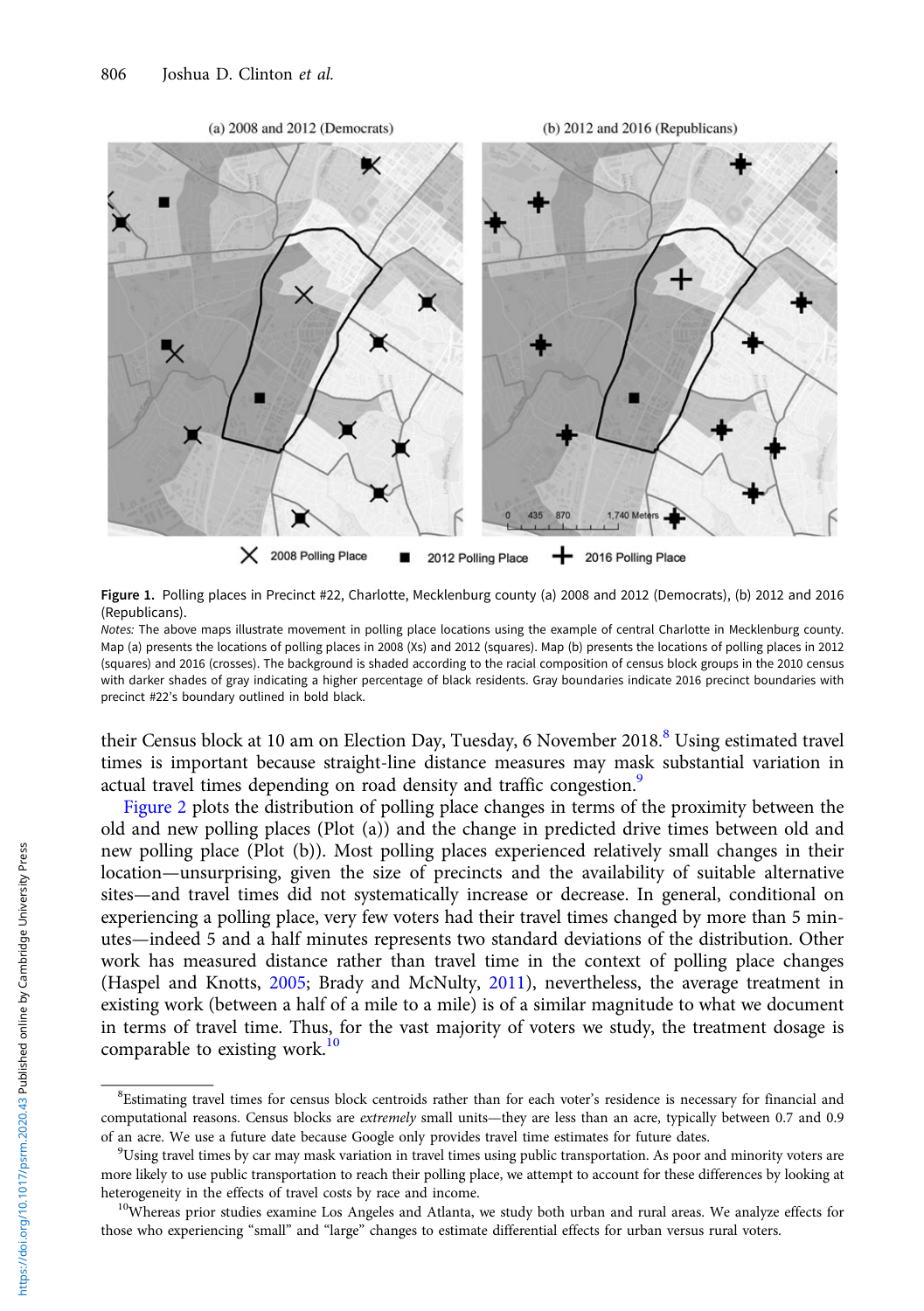<span id="page-7-0"></span>

Figure 2. Distribution of distance of polling place changes and changes in drive time: (a) change in distance between past and current polling place location, (b) change in drive time to polling place.

Notes: Among those experiencing a polling place change in either 2012 or 2016, Plot (a) presents the distribution of voter-election changes in polling place locations (weighted by the number of voters experiencing the change). Plot (b) presents the distribution of these changes in terms of driving time to the new polling place. Supplementary Appendix G presents the years separately.

While we do not think that polling places are moved randomly, work by Clinton *et al.* ([2020\)](#page-16-0) shows that the partisanship and race of a voter is uncorrelated with the probability that the voter experiences a change in polling place location. This suggests that officials are not obviously moving polling places in a way explicitly designed to affect turnout by targeting certain types of voters.

# 3. The effect of polling place changes on turnout

We begin by considering the average effect of polling place location changes on turnout. We include controls for travel costs to differentiate between the impact of a change per se—which theory predicts should depress turnout either through search costs, confusion or habit disruption —and the impact of changes in the costs of voting caused by changes in travel times to the polls. We examine the effects for overall turnout, as well as the effect on Election Day and early turnout, specifically, since changes to the cost of Election Day voting may affect whether voters choose to vote early, in addition to whether they turnout at all.

[Figure 3](#page-8-0) descriptively plots how polling place changes correspond with voter turnout for the 2012 and 2016 presidential elections. Plot (a) shows that voters who experience a change in their polling place location are less likely to vote on Election Day—a decline that occurs regardless of whether the changes occur in 2012 or 2016. However, Plot (b) shows that early voting *increased* among affected voters such that the overall relationship with turnout (Plot (c)) is effectively null. On average, the aggregate difference between Election Day and early voting appears to be negligible. This is surprising given our strong theoretical priors on the negative costs associated with moving polling places.

To visualize how these relationships depend on travel time, [Figure 4](#page-8-0) plots the change in estimated drive time in minutes to the current year's polling place relative to the previous polling place for each Election Day voting (Plot (a)) and early voting (Plot (b)). The hollow circles denote the binned average turnout by voting mode for every 2 minute interval of drive time change. The descriptive plots show only a small relationship between travel costs and voting, except at the extreme tails of travel time changes. This is perhaps due to the small size of most North Carolina precincts. The tails in [Figure 4](#page-8-0) indicate a lower likelihood of Election Day voting (and a higher likelihood of early voting) for those moved further from their polling place,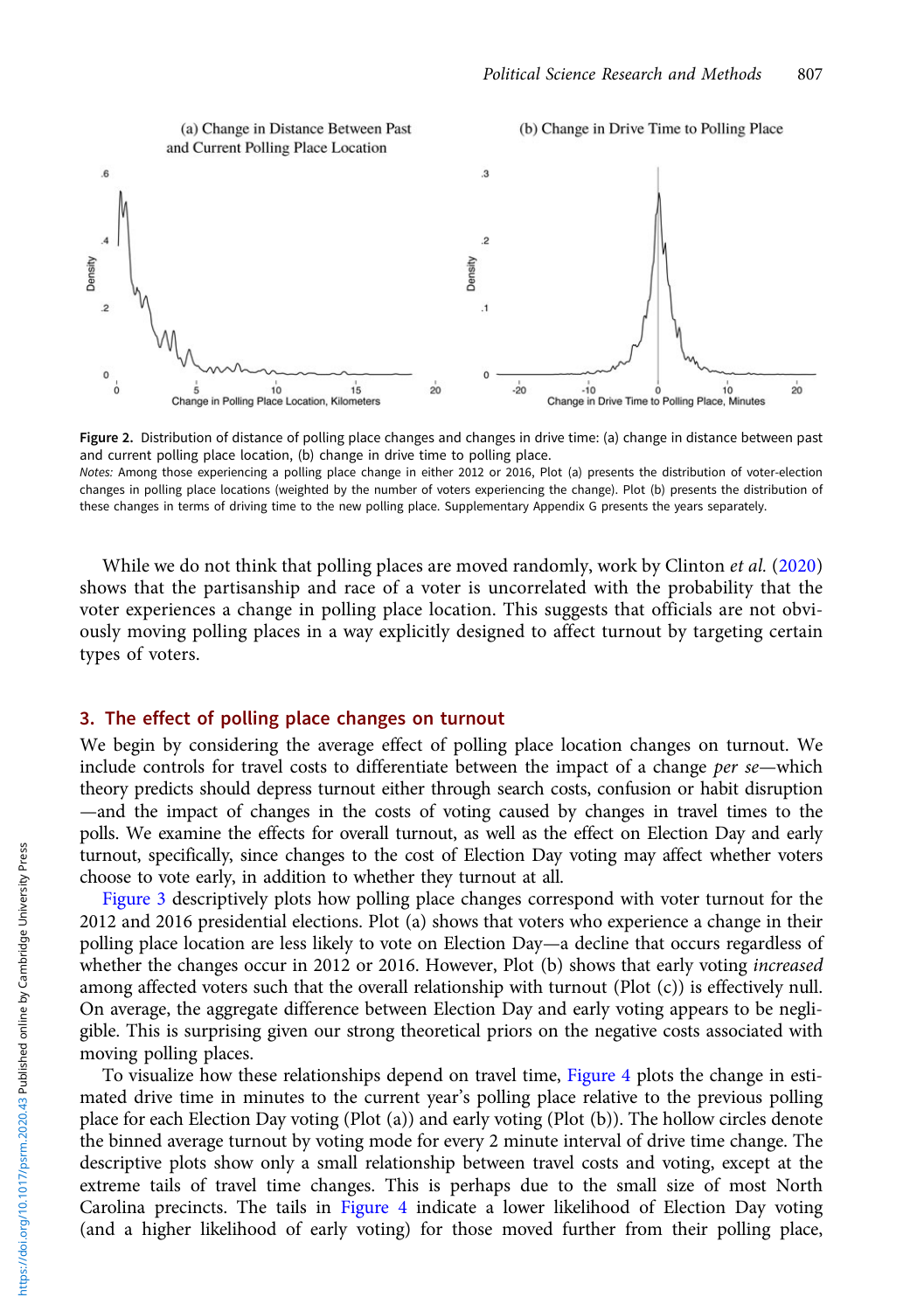<span id="page-8-0"></span>



Notes: The bar plots summarize average voter turnout by year depending on whether an individual experienced a polling place change. Plot (a) presents the relationship for Election Day voting, (b) presents the relationship for early voting, and (c) presents total turnout.



Figure 4. Descriptive relationship between the change in driving time to polling place and type of voting: (a) Election Day voting, (b) early voting.

Notes: For voters experiencing a polling place change in either 2012 or 2016, the plots show how the change in drive time to the new polling place (closer < 0) relates to the percentage choosing to vote on Election Day (a) or early (b). Hollow circles are binned averages of the percentage for 2 minute intervals of drive time change sized relative to the bin's population. The dashed line is a local polynomial fit (bandwidth = 3). We exclude data not in the 99th percentile because of extreme outliers. Note that the y-axes are different.

while the reverse is true for those moved closer. This suggests that the decision to vote early in response may be conditioned by how close or far a polling place is moved.

These descriptive plots suggest minimal overall turnout effects as a consequence of polling place changes, in addition to only minimal turnout effects as a consequence of where polling places are moved relative to voters. To better identify the impact of polling place changes on turnout beyond these descriptive results requires controlling for factors associated with an individual's likelihood of voting and estimating the counterfactual of how those same voters would have behaved in the absence of a polling place change. Existing work seeks to identify the effect of polling place changes by matching voters based on observables (Brady and McNulty, [2011\)](#page-16-0) or statistically controlling for observables (Amos et al.,  $2017$ ) to compare the behavior of voters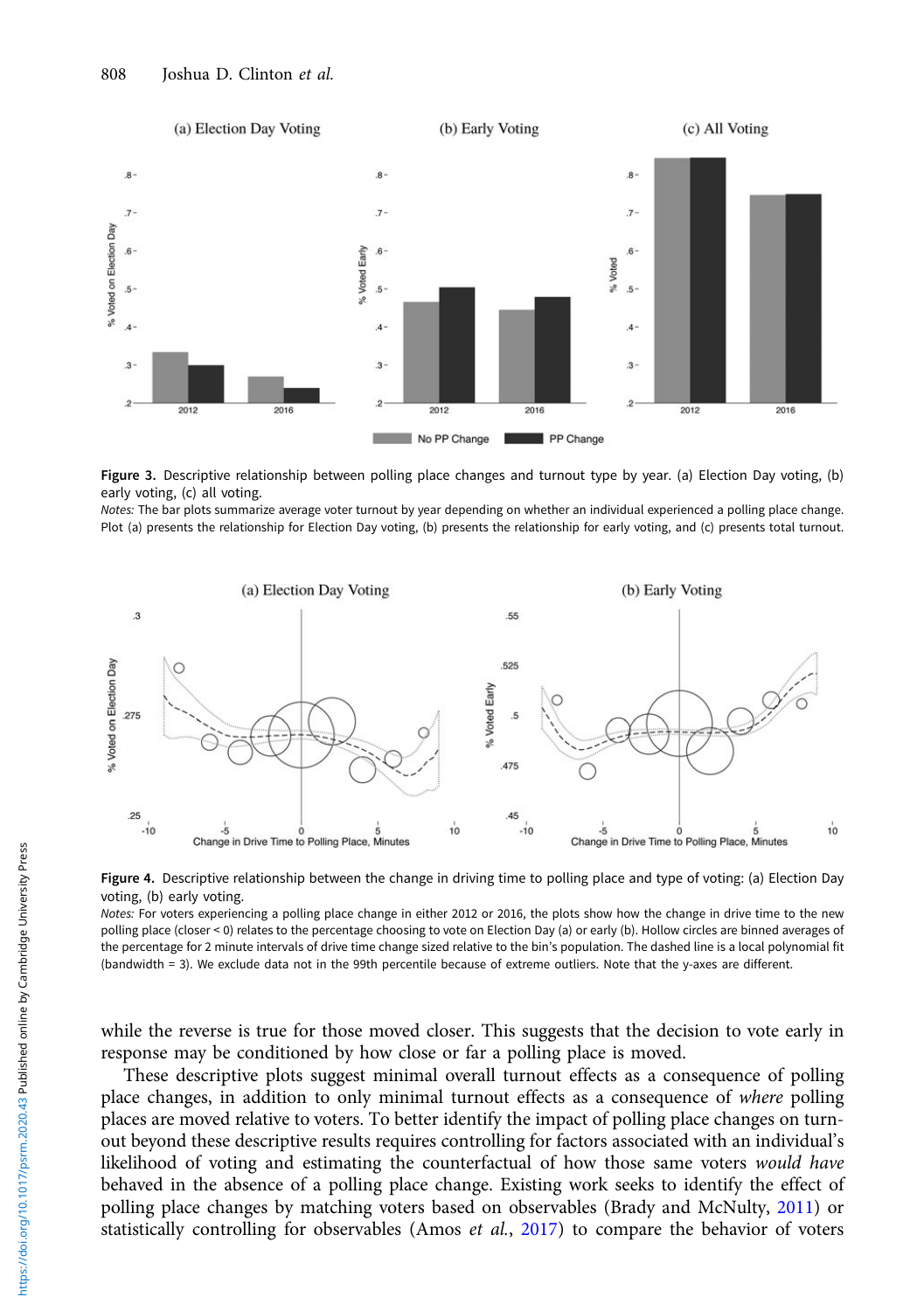<span id="page-9-0"></span>who are and are *not* impacted by a polling place change. Comparing the turnout behavior of individuals who share observable demographic features is certainly reasonable, but it may produce misleading estimates if the groups differ in terms of unmeasured or unmeasurable characteristics.

We weaken the identification assumptions required by *between*-individual comparisons and estimate the counterfactual by leveraging our balanced panel to provide a within-individual comparison that is better able to account for all of the ways that individuals may differ in their propensity to vote, and to vote by a given mode. Thus, we track how polling place changes affect the behavior of the same voters over time, controlling for fixed *individual-level* differences that may affect the likelihood and method of voting. These fixed individual-level differences also control for stable-over-time differences in voting that may be caused by, or associated with, differences in neighborhood, precinct, or county. Therefore, our within-individual identification of the effect of polling place changes results from comparing how the turnout of an individual experiencing a polling place change varies relative to the turnout behavior of the *same* individual when they do not experience a polling place change.

Because we are also concerned that there may be time-varying factors that affect both the movement of polling places and the turnout behavior of voters, we leverage our large sample size to estimate a set of fixed effects interactions to account (as best as possible) for such confounders. Insofar as we think individuals of different races may have different trends in turnout and choice of mode of voting, we control for differential generalized trends in turnout by race. We are also able to control for differential trends by the fixed characteristics of counties that might impact both when and where polling places are moved *and* how voters cast their ballots (e.g., changes in the availability of county-level early voting). Together, these strategies help to alleviate concerns about time-varying omitted variable bias; in other words, bolstering the (inherently un-testable) parallel trends assumption. Results for our 2012 cross-section, in which we are able to estimate the relationship between future polling place changes and contemporaneous turnout (after accounting for past polling place changes and other covariates), further support a causal interpretation for the majority of our results—that is, that past turnout behavior does not predict future polling place changes in a way that would bias our results.<sup>11</sup> Finally, we might be concerned that polling place location changes are being conducted in a targeted and partisan manner (as work such as Amos et al. ([2017\)](#page-16-0) argue occurs). However, as previously noted, research by Clinton et al. ([2020](#page-16-0)) finds no evidence that polling place changes in North Carolina are correlated with voters' party registration or race—suggesting that the data generating process for polling place changes is not strategically designed to influence turnout.

More formally, for voter  $i$ , in county  $c$ , during presidential election year  $t$ , we estimate the average effect of polling place changes on turnout using the following OLS specification: $12$ 

$$
Pr(Vote_{i,t}) = \alpha_i + \gamma_t + \beta \Delta PollingPlace_{i,t} + \delta \Delta MuchFurther_{i,t} + \lambda \Delta MuchClose_{i,t} + \mu(Race_i \cdot Year_t) + \tau(Country_c \cdot Year_t) + \epsilon_{i,t}
$$
\n(1)

where  $Pr(Vote_{i,t})$  is an indicator for whether a vote is cast,  $\Delta$ PollingPlace<sub>i,t</sub> is an indicator equal to 1 if voters experienced a change in the location of their polling place from the previous presidential election year,  $\Delta MuchFurther_{it}$  is an indicator equal to 1 if a voter's polling place was moved more than 5 minutes drive time further from them, and  $\Delta MuchCloser_{it}$  is an indicator equal to 1 if a voter's polling place was moved more than 5 minutes closer to them (the residual category contains voters whose polling place is moved less than 5 minutes closer or further; that is, voters with a small change in drive time, either positive or negative). Conditional on a polling place

<sup>&</sup>lt;sup>11</sup>Supplementary Appendix N presents these results.

 $12$ We use OLS to estimate a linear probability model (LPM) rather than a logit or probit model to increase interpretability, improve computation, and avoid the incidental parameters problem arising with the use of fixed effects in non-linear models.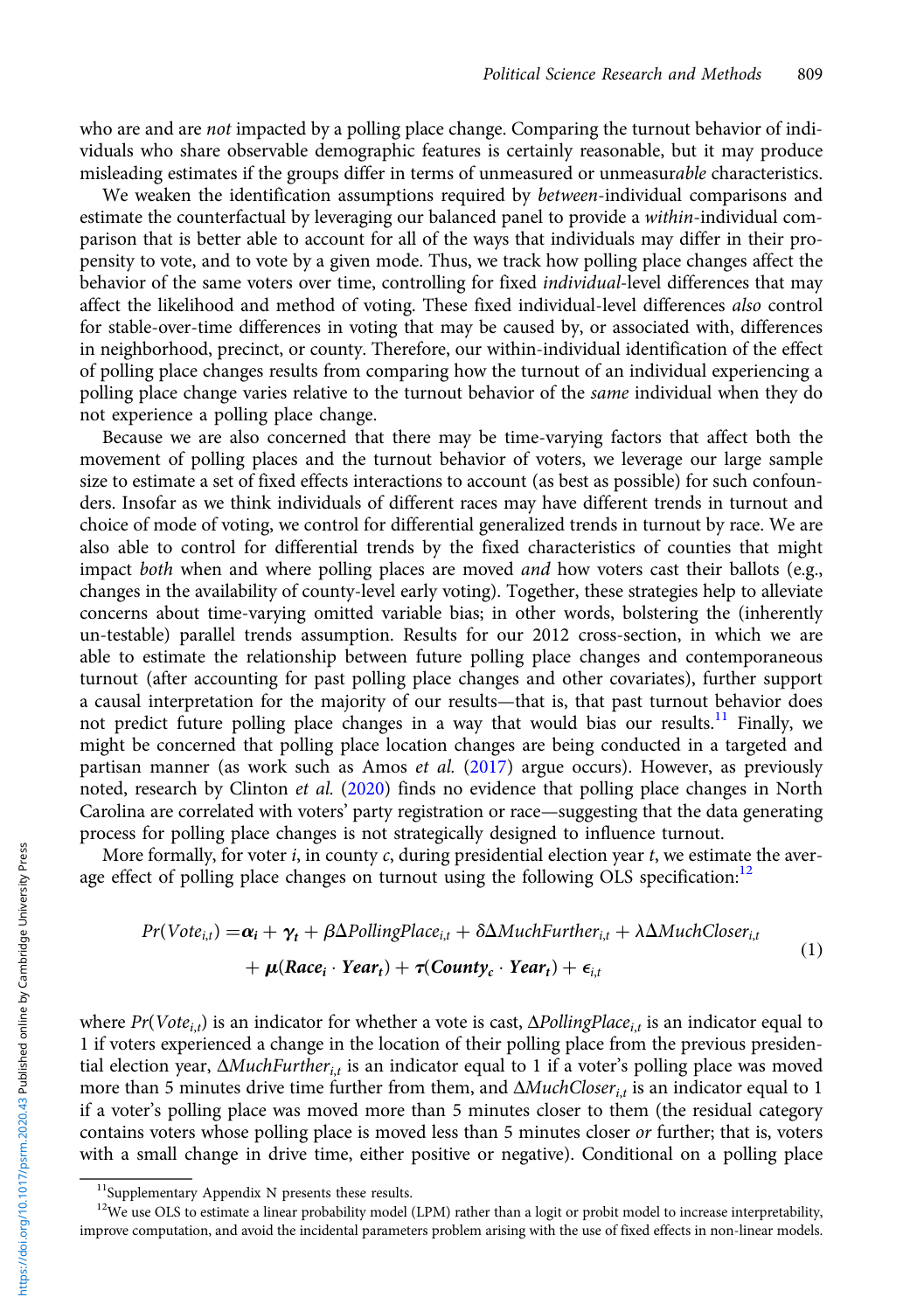change, a 5 minute change in travel time is approximately equal to two standard deviations of the travel time variation. Thus, this measurement strategy allows us to effectively compare "standard changes" to extreme changes in a straightforwardly interpretable way.<sup>13</sup> Note that because we are comparing presidential elections, every voter in every precinct has the same top-of-the-ticket race in each election. Race<sub>i</sub> is a vector of race indicators which we interact with year indicators to account for differential turnout trends over time amongst different races,  $County_c$  is a vector of county indicators, which we interact with year indicators (Yeart) to account for differential turnout trends by county that may result from population changes or early voting changes,  $\alpha_i$ are individual fixed effects that capture level differences in the probability of voting for each individual in our sample, and  $\gamma_t$  are year fixed effects that account for common shocks to individuals by year. Although we have data on past voting behavior, but we do not included lagged dependent variables as doing so introduces Nickell bias (Nickell, [1981](#page-17-0)) in panels with individual fixed effects when the N dimension of the panel is substantially larger than the T dimension. Finally,  $\epsilon_{i,t}$  is the idiosyncratic error term. We (robustly) cluster our standard errors by shared precinct assignment histories to account for serial correlation and the hetereoskedasticity of errors in a linear probability model. Because precincts change over time, we cluster by a common history of precinct assignments.

The coefficient  $\beta$  estimates the *general* marginal impact of a polling place change, while  $\delta$  and λ are the additional impacts of a significant decrease (δ) or increase (λ) in travel time. Of primary interest is the relative impact of a change of any kind  $(\beta)$ —costs that represent the net impact of search costs, confusion, habit disruption and any priming effects—versus travel costs  $(\delta,\lambda)$ . Because the average marginal effect of a polling place change regardless of travel time is also an important quantity of interest, we also estimate Equation [1](#page-9-0) without the travel time indicators (i.e., excluding MuchFurther and MuchCloser). This effect constitutes the population-weighted average impact of a polling place change.

Existing work suggests that voters may respond to increased costs to one method of voting by switching their mode of voting (Michelson *et al.*, [2012](#page-17-0)). Therefore, we not only estimate the effect of whether a voter voted, but also how they cast their ballot. To do so, we estimate Equation [1](#page-9-0) separately for the following outcomes: whether the voter voted on Election Day (Pr (VoteElecDay)), whether the voter voted early (Pr(VoteEarly)), and whether they voted at all regardless of method  $(Pr(VoteAny))$ .

Our results are presented in [Table 1](#page-11-0). We find that polling place changes decrease Election Day turnout for our balanced sample of non-movers. Indeed the average effect is to reduce Election Day turnout by − 0.7 percentage points (column 1). In addition, this is due in part to the polling place change per se, and in part due to changes in travel costs—being moved further from one's polling place depresses Election Day turnout by approximately − 3.1 percentage points more than a voter who experiences a drive time change of less than 5 minutes—but the effects are not symmetric. Polling places that are moved significantly closer increase Election Day turnout, but by a much smaller amount  $(\hat{\lambda})$ .<sup>14</sup> The finding that polling place changes decrease Election Day voting especially for polling place changes that are moved more than 5 minutes away—is consistent with prior findings, albeit for our longer panel, and larger sample of voters across an entire state.

[Table 1](#page-11-0) also reveals a more novel and striking finding—the negative effects of a polling place chance on Election Day voting are nearly entirely offset by substitution into early voting. On average, polling place changes increase early voting by 0.6 percentage points (column 3). Moreover, voters who are moved much further from their polling place are 2.7 percentage points more likely

 $13$ The conditional standard deviation is 2.8. Our dichotomization at two standard deviations is both a data-driven choice reflecting how the relationship looks in [Figure 4](#page-8-0), as well as a choice to ease the interpretability of our results (particularly when we add additional interactions). Supplementary Appendix D reports substantively identical results using alternative specifications of travel time.<br><sup>14</sup>Supplementary Appendix D allows the slope as well as the intercept to differ for polling places moved 5 minutes closer/

further.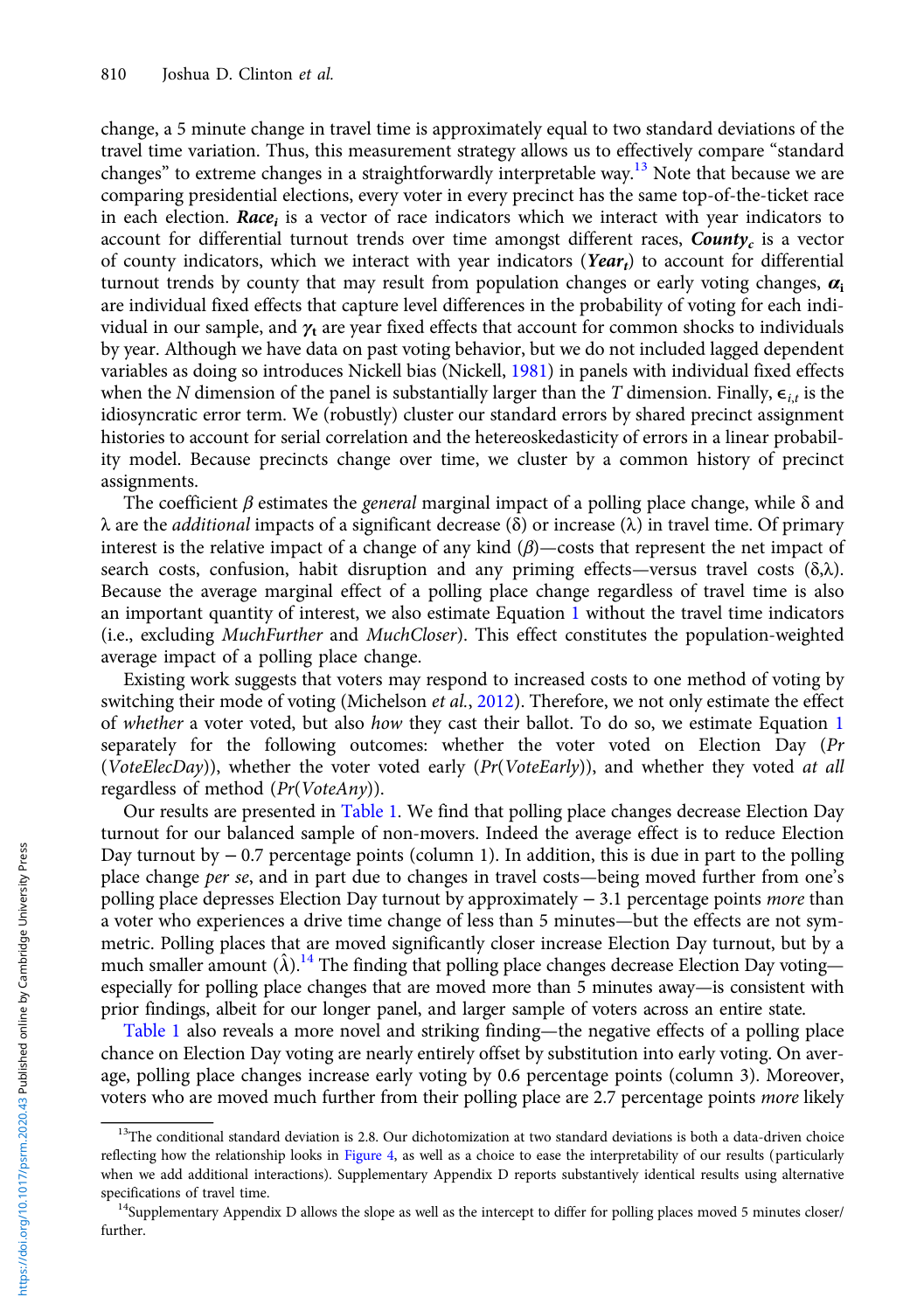|                                         | Pr(VoteElecDay)         |                        | Pr(VoteEarly)         |                     | (Pr(VoteAny)          |                       |
|-----------------------------------------|-------------------------|------------------------|-----------------------|---------------------|-----------------------|-----------------------|
|                                         | (1)                     | (2)                    | (3)                   | (4)                 | (5)                   | (6)                   |
| $\Delta$ PollingPlace ( $\hat{\beta}$ ) | $-0.0073**$<br>(0.0037) | $-0.0067*$<br>(0.0037) | $0.0063*$<br>(0.0037) | 0.0058<br>(0.0038)  | $-0.0015$<br>(0.0015) | $-0.0015$<br>(0.0016) |
| $\Delta MuchCloser(\lambda)$            |                         | 0.014<br>(0.012)       |                       | $-0.011$<br>(0.013) |                       | 0.0022<br>(0.0059)    |
| $\Delta M$ uchFurther ( $\delta$ )      |                         | $-0.031**$<br>(0.014)  |                       | $0.027*$<br>(0.014) |                       | $-0.0026$<br>(0.0054) |
| Individual FE                           |                         |                        |                       |                     |                       |                       |
| Year FE                                 |                         |                        |                       |                     |                       |                       |
| County × Year FE                        |                         |                        |                       |                     |                       |                       |
| Race × Year FE                          |                         |                        |                       |                     |                       |                       |
| Year sample                             | Full panel              | Full panel             | Full panel            | Full panel          | Full panel            | Full panel            |
| Observations                            | 4,681,792               | 4,681,792              | 4,681,792             | 4,681,792           | 4,681,792             | 4,681,792             |
| Mean of DV                              | 0.30                    | 0.30                   | 0.46                  | 0.46                | 0.80                  | 0.80                  |
| SD of DV                                | 0.25                    | 0.25                   | 0.26                  | 0.26                | 0.21                  | 0.21                  |

<span id="page-11-0"></span>Table 1. The average effect of polling place changes and drive time on voter turnout

Standard errors clustered by precinct assignment history.

\* p < 0.1, \*\* p < 0.05, \*\*\* p < 0.01<br>Notes: The table presents coefficients from estimating Equation 1 with and without the travel time indicators. The unit of analysis is the Notes: The table presents coefficients from estimating Equation [1](#page-9-0) with and without the travel time indicators. The unit of analysis is the<br>voter-election. See Table C1 in Supplementary Appendix C for the coefficient estima standard deviations of the outcome variable. Pr(VoteAny) includes non-in-person modes of voting, like mail-in voting, and thus the mean of<br>the VoteElecDay and VoteEarly do not sum to the mean of VoteAny. The residual categ polling place is moved less than 5 minutes drive either closer or further. "Full panel" refers to panel regressions estimated on our balanced panel of voters.

to vote early relative to those who remain relatively close by, but voters are no more or less likely to vote early if their polling place is moved much closer. Columns 5 and 6 confirm that these effects are nearly completely offsetting—the decrease in Election Day voting and the increase in early voting combine to produce less than a half-percentage point point overall change in turnout.

Overall, the results suggest that polling place changes do not decrease overall turnout—even those changes that greatly increase travel costs—but they do lead voters to change how they vote. At least in the high-stakes presidential election contests we examine, voters respond to an increase in the costs of voting on Election Day by casting their vote early. Moreover, although all voters are more likely to vote early in response to a polling place change, the substitution effects are nearly three times larger for voters whose polling places are moved more than 5 minutes further away from their residence. Because most polling place changes result in travel time changes of less than 5 minutes, however, it is the disruptive impact of a change *per se* that is most responsible for changes in voter behavior (as evidenced by the similar magnitudes of the estimates of  $\hat{\beta}$  in Table 1).

One explanation for these results is substitution between modes of voting—voters who would have voted on Election Day, instead decided to vote early when their polling place was changed. However, it is alternately possible that polling place changes induce a population of non-voters to vote early—potentially because the mailers inform them of a polling place change and prime them to turnout—and a distinct (but coincidentally equal sized) population of Election Day voters failed to vote on election day. As discussed in detail in Supplementary Appendix F, additional analyses suggest that our results are primarily driven by substitution—the increase in early voting occurs among those who otherwise would have voted on Election Day absent the polling place change. As the counterfactual intention of voters is unobservable, however, these results can only be suggestive.

Finally, we probe these relationships in more detail to determine whether the substitution effects we identify vary depending on characteristics that are plausibly related to voters' ability to overcome the costs created by polling place changes. We focus on four characteristics: (1)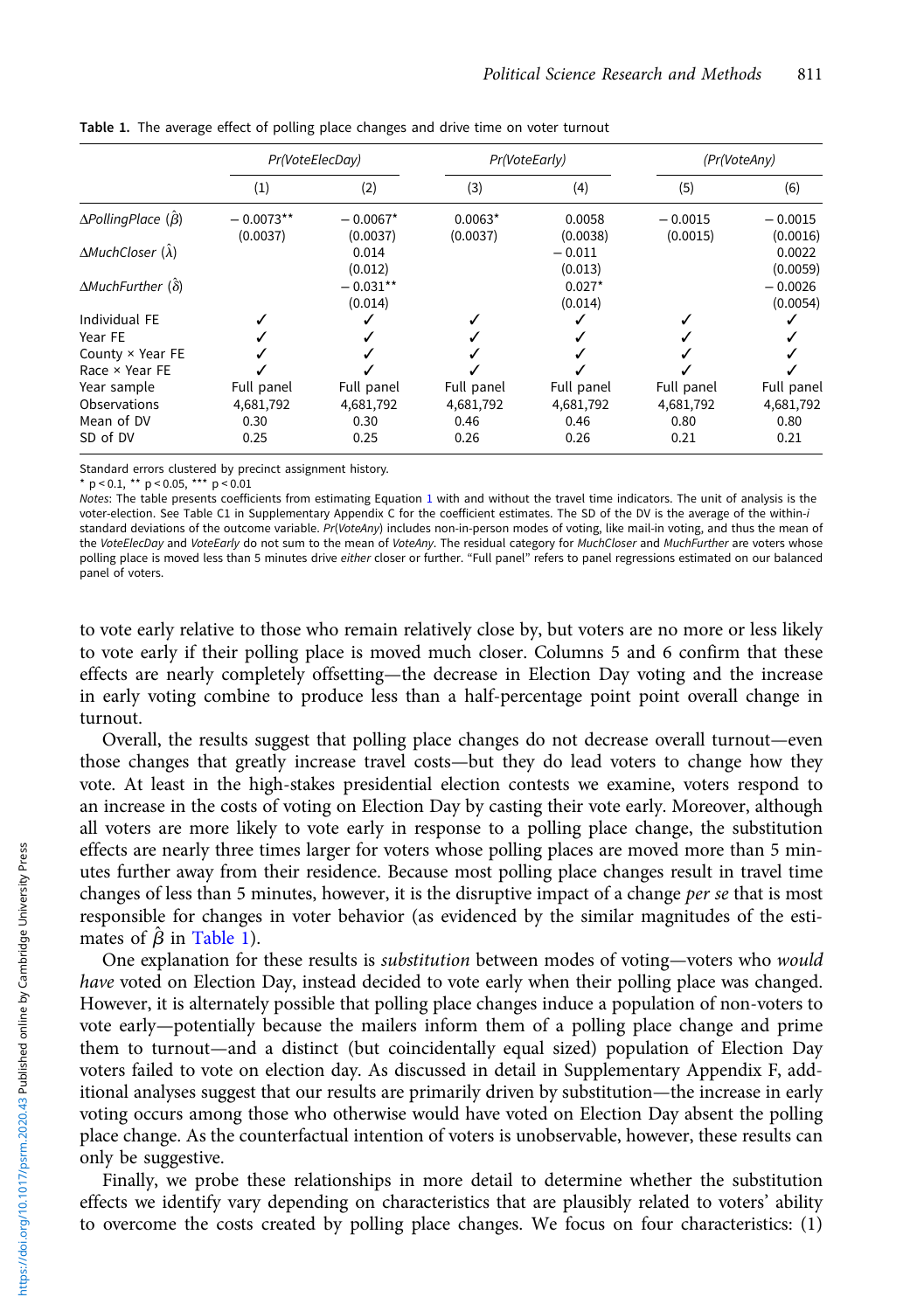the availability of early voting, and thus the ease of substituting to early voting; (2) the race of affected voters, which might be related to the resources that voters have to overcome costs associated with polling place changes and/or the desire of voters that have been historically disenfranchised to overcome increased costs of voting; (3) the income of voters; and (4) the age of voters given that habits are more likely to form for older voters.

We do not find that the county-level substitution effects we estimate correlate meaningfully with early voting availability in either 2012 or 2016. We find that non-white voters are less likely to substitute between Election Day voting and early voting when their polling place changes. But, overall we do not find statistically significant evidence that there is an overall turnout effect for non-white voters that differs from white voters. Nor do we find important heterogeneity by income, reflecting the idea that resources are not a critical driver of our results. Finally, we find minimal evidence that different age groups are differently affected by changes. Our results are described in extensive detail in Supplementary Appendices H-K.

## 4. Effects of polling place changes by county

In this section, we investigate the extent to which the average state-wide effects we estimate in the previous section hide county-level heterogeneity. To be clear, because we leverage within-voter variation, the average statewide effects we identify are crucially not a function of county-level differences in the propensity to vote, or vote by a particular mode. Even so, characterizing the county-level variation in the effects of polling place changes is important for situating our statewide estimates vis-a-vis the results of prior studies based on changes in a single locality. Insofar as there is considerable between-county variation in the effects of polling place changes occurring within the same state and election, it is difficult to generalize such "local" estimates. The difficulty of generalizing impacts not only our ability, as a discipline, to identify the mechanisms of impact, but also the ability to predict how the effects of polling place changes might affect election outcomes by affecting turnout.

To estimate the county-level effects of polling place changes on turnout, we use Equation [1](#page-9-0) to separately estimate the effects of a polling place change for the subset of our voter-level panel residing in each county.<sup>15</sup> To summarize the results, [Figure 5](#page-13-0) plots the county-specific coefficient estimates  $(\hat{\beta})$  that identify the effect of a polling place change on Election Day voting. Bars around each estimate show the naive 95 percent confidence interval, while estimates in red marked with solid diamonds are also statistically significant after a multi-test correction to keep the False Discovery Rate below 5 percent using a Benjamini et al. [\(2006](#page-16-0)) two-step multi-test correction. (Supplementary Appendix E reports the estimated effects for early voting (Figure E2).) Our null hypothesis remains  $H_0: \hat{B} = 0$  because our interest in is whether the analysis of any given individual county could provide evidence that polling place changes decrease (or even increase) turnout or result in statistically significant substitution between voting modes, not whether counties differ from the average effect we calculated before (to which any given county contributed variation).

[Figure 5](#page-13-0) reveals substantial heterogeneity in the estimated effect of a polling place change between counties when using the conventional levels of statistical significance that would be employed when studying the effects in an individual county. In fact, we recover estimates of the effect of a polling place change on Election Day voting that vary in direction, magnitude and statistical significance. For example, polling place changes in Sampson county were estimated to decrease the probability of a voter casting an Election Day vote by nearly 15 percent, but the changes made in Polk county were estimated to increase the probability of voting on Election Day by nearly 5 percent. Insofar as data limitations have forced existing work to estimate the impact of

<sup>&</sup>lt;sup>15</sup>Standard errors continue to be clustered by precinct assignment history.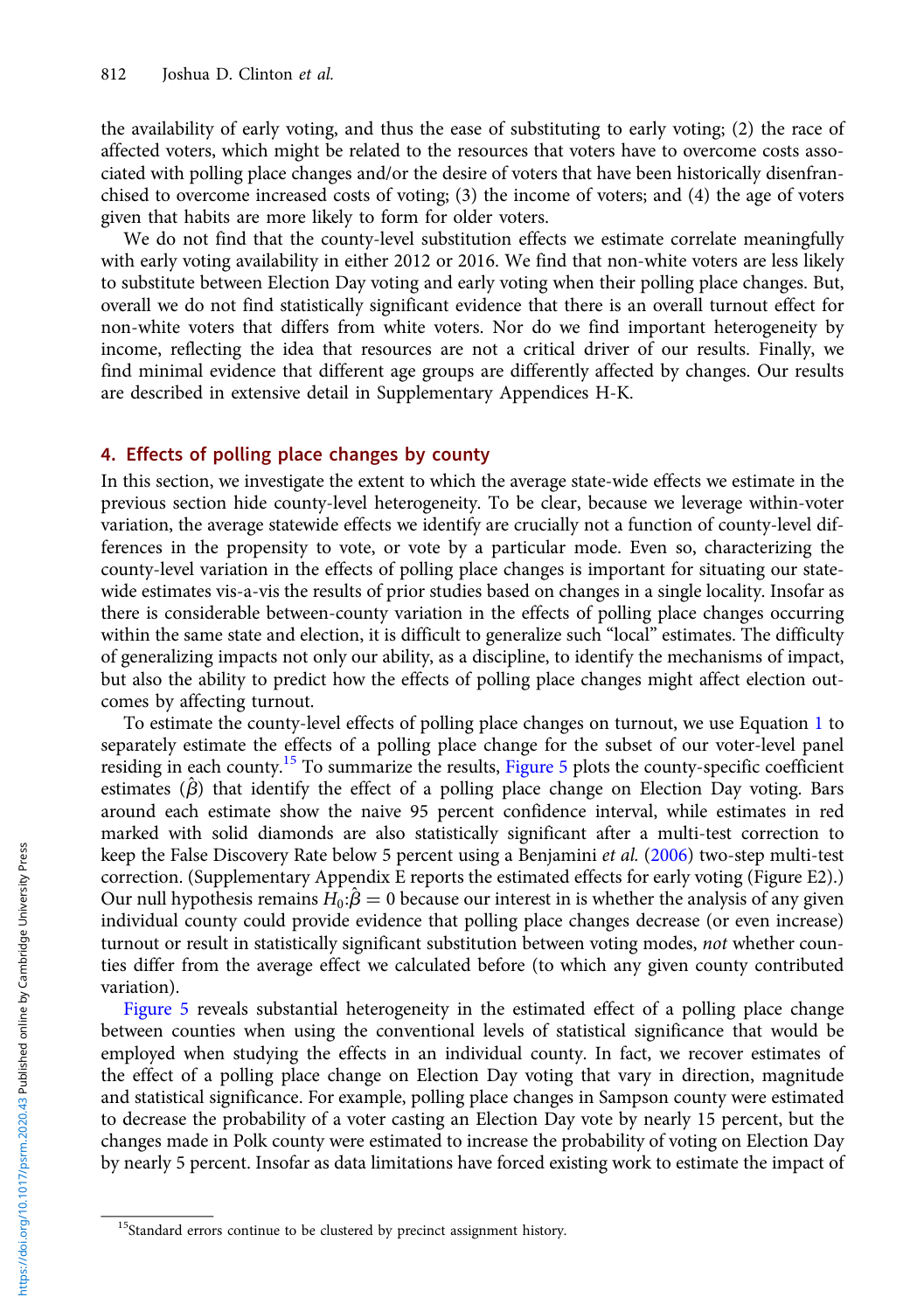<span id="page-13-0"></span>

Figure 5. County-specific estimates of the effect of a polling place change on Election Day voting. Notes: The above plot presents estimates of Equation [1](#page-9-0) separately for each county with 95 percent confidence intervals. The outcome is Pr(VoteElecDay). Solid diamonds are statistically significant after applying the Benjamini et al. [\(2006](#page-16-0)) multiple test correction with a false discovery rate limit of 0.05. Some county estimates cannot be estimated because no precincts in those counties experienced a polling place change.

polling place changes using limited geographies, the variation we document highlights the difficulty of generalizing to the state-wide level from a specific, or set of specific, localities.

[Figure 6](#page-14-0) plots the county-level coefficient estimate  $(\hat{\beta})$  of the effect of a polling place change on overall turnout regardless of method (i.e., the net effect of Election Day and early voting). (For space, we include the early voting figures in Supplementary Appendix E). The figure shows that after employing multi-test corrections to account for the fact that we are essentially performing multiple hypothesis tests, we find only four counties where effects on turnout are statistically different from zero (two with positive effects and two with negative effects). In contrast, the results in ten additional counties would suggest that there are statistically significant effects on turnout if we relied on conventional (naive) p-values when analyzing individual counties—including Richmond, one of most populous counties in North Carolina. As a consequence, where the findings of a selected single county generalized, one could potentially conclude that polling place changes have a radical impact on turnout whereas a more systematic analysis does not.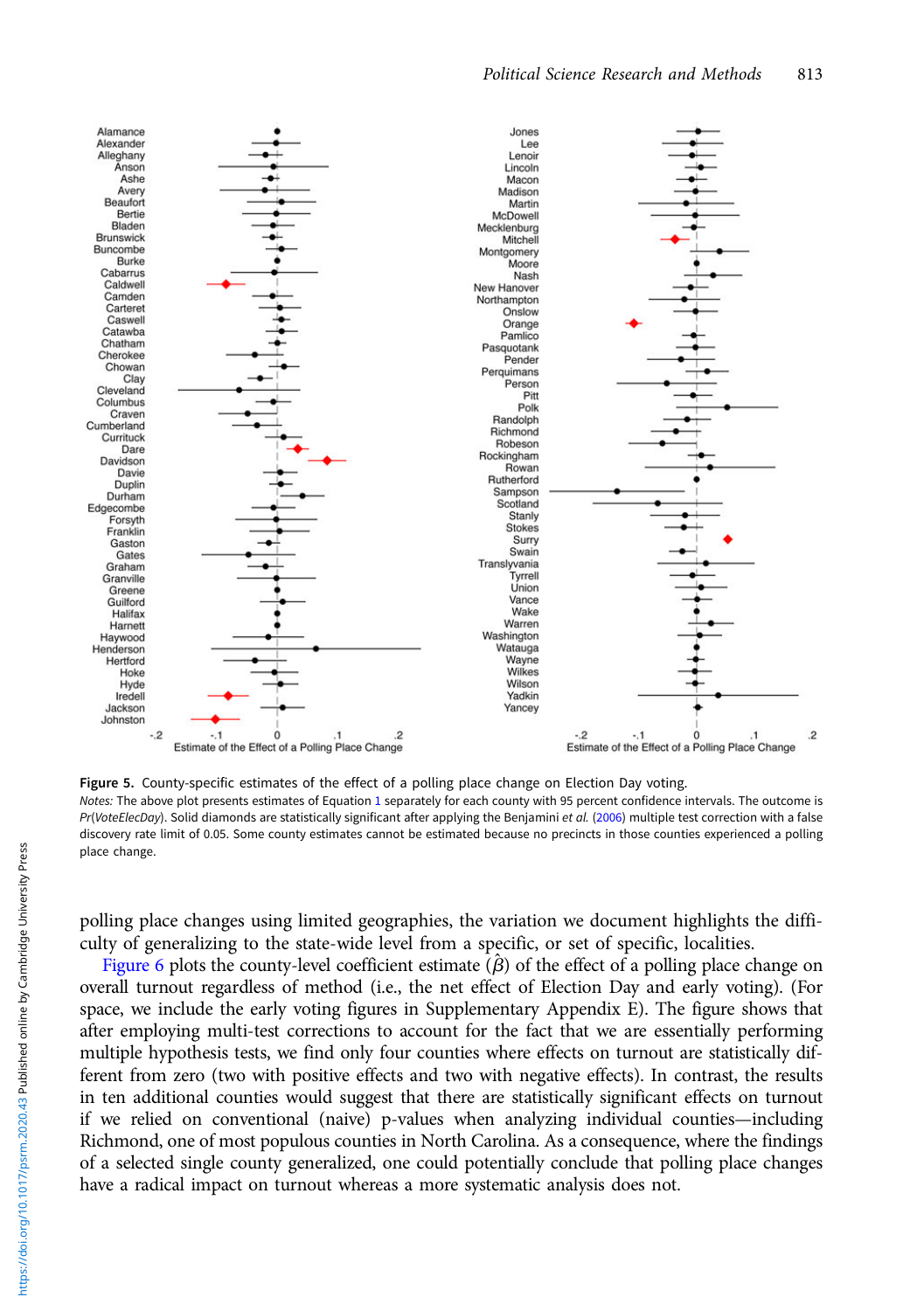<span id="page-14-0"></span>

Figure 6. County-specific estimates of the effect of a polling place change on overall voter turnout. Notes: The above plot presents estimates of Equation [1](#page-9-0) for each county individually along with 95 percent confidence intervals. The outcome is Pr(VoteAny). Solid diamonds are statistically significant after applying the Benjamini et al. [\(2006](#page-16-0)) multiple test correction with a false discovery rate limit of 0.05. Some county estimates cannot be estimated because no precincts in those counties experienced a polling place change.

# 5. Discussion

The ability to cast a ballot is fundamental to the legitimacy and functioning of democratic governments. But governments can impact the ability of voters to participate in elections in ways that go beyond formal restrictions on the franchise. In this paper, we examine how voters respond to changes in the location of their Election Day polling place across the entire swing-state of North Carolina. To do so, we collect data on every registered voter and we geolocate them relative to the location of nearly every Election Day polling place over three presidential election cycles (2008– 2016).

Leveraging the within-voter variation provided by our panel of 2 million registered voters,  $^{16}$  we show that polling place changes decrease the probability of voters turning out on Election Day, but that those effects are nearly entirely offset by an increase in early voting. Voters are indeed affected by the costs of polling place changes, but surprisingly these costs do not, on average, deter voters from casting a ballot. In fact, our results show that, on average, voters respond to

<sup>&</sup>lt;sup>16</sup>Recall that the scope of our results is for our balanced panel of non-moving voters.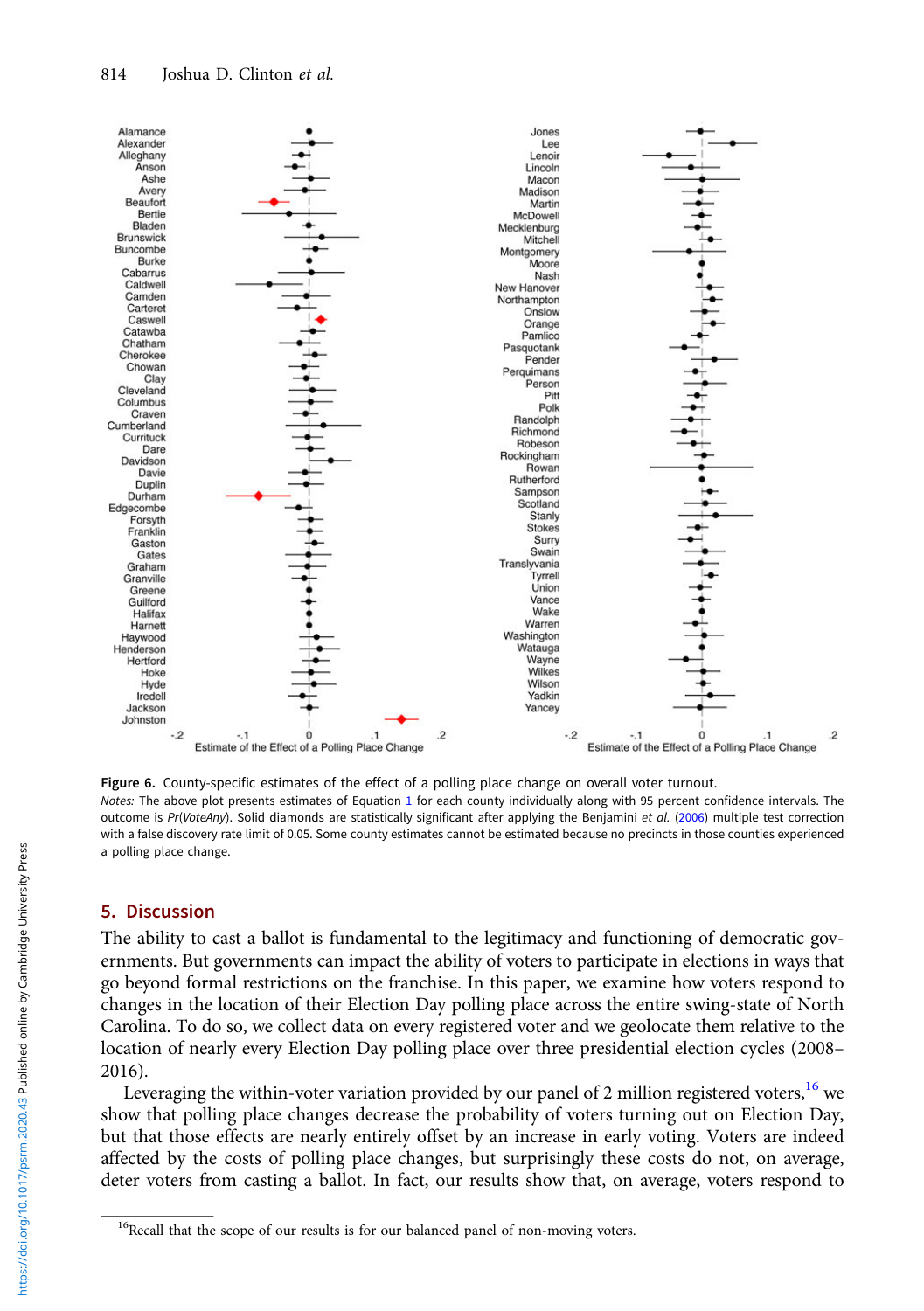a polling place change by *substituting* between modes of voting. A variety of fixed effects and fixed effect interactions afforded by our panel and large sample of voters assure us that our results are not the consequence of—among other specific confounders—the individual propensity to vote by a particular mode, county-level trends in election administration policies, nor differential state trends in the mode of voting amongst particular races.

Our results are perhaps surprising given our strong theoretical priors about how voters react to costly changes in their ability to cast a ballot. But substitution between modes of voting, albeit only partial, is found by other important work on polling place changes (Brady and McNulty, [2011](#page-16-0)). Other work has also found that voters substitute between modes of voting even when they face a *reduction* in costs (e.g., stamps for absentee ballots) if they are sufficiently motivated to turnout and concerned that their vote may not count (Meredith and Malhotra, [2011](#page-17-0)). We reason that the high-stakes competitive presidential elections that we study may be precisely those where voters are the most motivated to overcome costs (Kousser and Mullin, [2007](#page-17-0)), as compared to lower salience elections considered in the literature. These types of elections are also those that might induce counter-mobilization efforts to counteract the costs of polling place changes (Fraga and Hersh, [2010](#page-16-0)). Therefore, we might expect our results to most plausibly generalize to similar high-stakes cases, while turnout may fall off in contexts where elections are less salient, lower stakes, and voters are less aware of their voting options. This may help explain the difference between our results and those of Brady and McNulty ([2011](#page-16-0)).

Another key but not unique feature of the North Carolina electoral landscape is that voters affected by a polling place change are notified of the change. This notification provides them with information about the location of their new polling place and websites where voters can access additional information about early voting. It therefore seems plausible that the informational mailer could offset search and confusion costs both with regard to the Election Day poll, as well as the availability of early voting. If voters are already motivated to participate because of the stakes of the election contests that we examine, this additional information may be entirely sufficient to counteract costs. Furthermore, if voters are motivated to vote and they worry about the risks associated with voting at a new polling place, voters may choose to vote early rather than wait until Election Day.

The notification may also remind affected voters to vote. A vast literature on get-out-the-vote activities has shown the even simple reminders to vote can be powerful for increasing turnout (Gerber and Green, [2000\)](#page-16-0). The magnitude of the substitution we find aligns extremely well with existing estimates of the impact of informational mailers. Gerber and Green ([2000\)](#page-16-0) estimate a one half of one percentage point increase in turnout as a consequence of receiving a mailer, whereas we estimate a 0.6 increase in early voting—effectively our substitution effect.

To be clear, our results *do not* indicate that polling place changes are not costly for voters. When we consider the number of voters affected, at least 16 percent of the 2 million voters we examine were subject to increased search costs, confusion, habit disruption and changes in their drive time. Polling place changes are unequivocally confusing even when offset by substantial information about the location of the new polling place. And many voters will face increased travel costs to visit their new poll. What our results do suggest, however, is that the availability of other modes of voting and official notifications may be enough to induce voters to overcome the costs they face in the context of highly-salient and highly-competitive elections.

Moreover, our results also do not eliminate the possibility that there were some important and consequential effects at the county level. Our county-level estimates reveal considerable variation in the estimated effects using standard tests of statistical significance. Correcting for the problem of multiple comparisons, we observe only a handful of counties where we can reject the null hypothesis of no relationship. Nevertheless, while we are confident that there are no net effects on average, conclusions about the impacts in particular counties are less certain and could be studied further.

Although scholars have previously argued that early voting may decrease overall turnout (Meredith and Malhotra,  $2011$ ; Burden et al.,  $2014b$  $2014b$ ), our findings suggest that variation in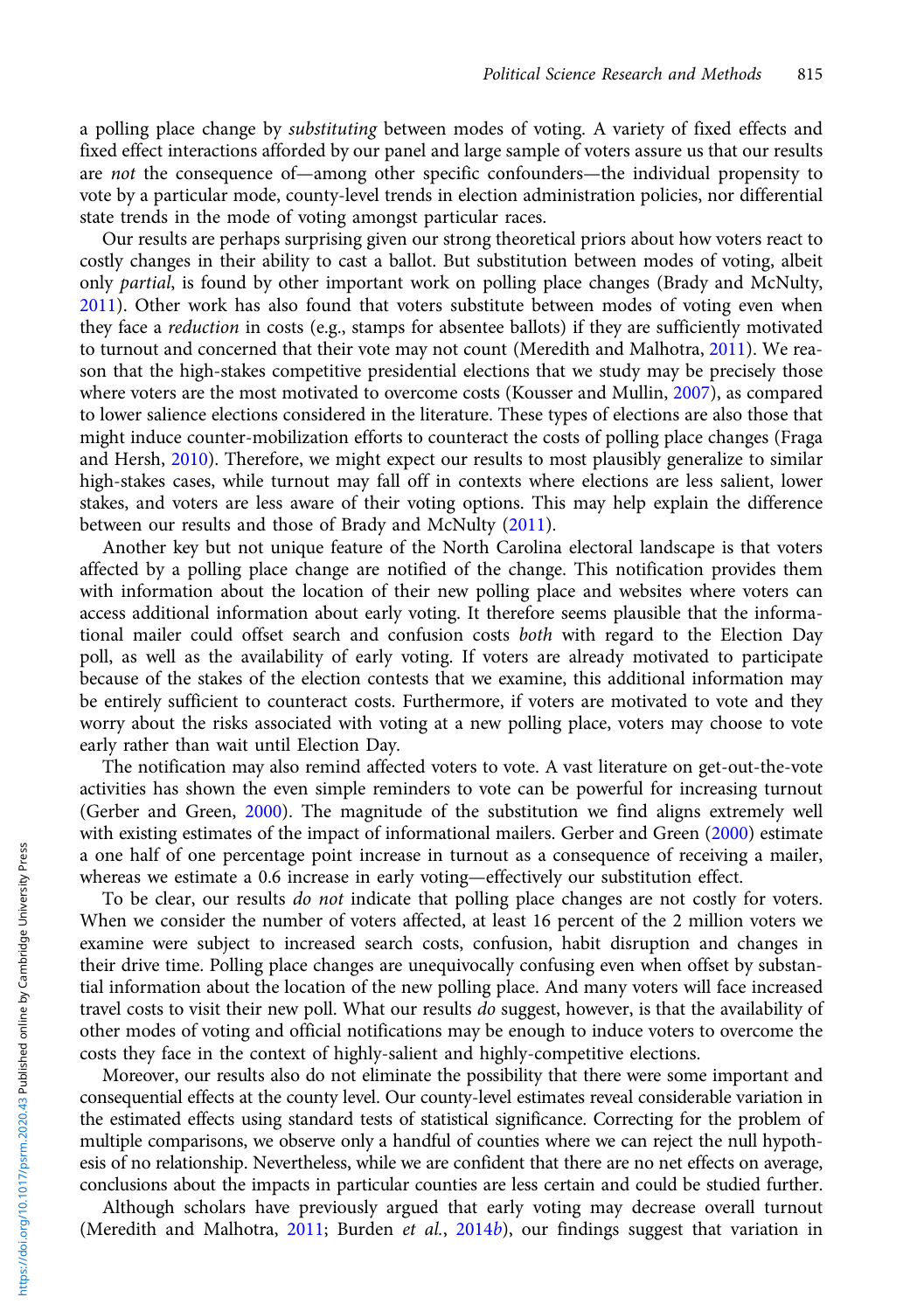<span id="page-16-0"></span>early voting does not explain county-level variation in North Carolina. However, the simple existence of a mode of voting besides Election Day may nonetheless play a crucial role in reducing the impact of polling place changes that remains to be tested. We would expect the lack of *any* early voting options to reduce turnout among voters affected by a change in polling place location. In turn, we would expect that the presence of early voting would provide voters impacted by a polling place change with the time (and incentive) to vote prior to Election Day.

Given this, our paper raises several important questions for further research. First and foremost, research that leverages variation in voter notifications of polling place changes would be invaluable in more precisely identifying the cause of the substitution that we hypothesize may be due to information and priming. Second, while our research clearly documents that non-white voters are substantially less responsive to polling place changes than white voters, additional research is needed to say why this may be the case. But while work remains to investigate the precise mechanisms by which this substitution occurs—and therefore the conditions under which polling place changes do or do not decrease turnout—the causal effects we identify provides a uniquely comprehensive and essential start for these important future efforts.

Supplementary material. The supplementary material for this article can be found at [https://doi.org/10.1017/psrm.2020.43.](https://doi.org/10.1017/psrm.2020.43)

#### **References**

Amos B, Smith DA and Claire CS (2017) Reprecincting and voting behavior. Political Behavior 39, 133–156.

- Anoll A (2018) What makes a good neighbor? Race, place, and norms of political action. American Political Science Review 112, 494–508.
- Arceneaux K and Nickerson DW (2009) Who is mobilized to vote? A re-analysis of 11 field experiments. American Journal of Political Science 53, 1–16.
- Benjamini Y, Krieger AM and Yekutieli D (2006) Adaptive linear step-up procedures that control the false discovery rate. Biometrika 93, 491–507.
- Bergman E and Yates PA (2011) Changing election methods: how does mandated vote-by-mail affect individual registrants?. Election Law Journal 10, 115–127.
- Brady HE and McNulty JE (2011) Turning out to vote: the costs of finding and getting to the polling place. American Political Science Review 105, 115–134.
- Brody RA and Sniderman PM (1977) From life space to polling place: the relevance of personal concerns for voting behavior. British Journal of Political Science 7, 337–360.
- Burden BC, Canon DT, Mayer KR and Moynihan DP (2014a) The effects and costs of early voting and same day registration in the 2008 elections. American Journal of Political Science 58, 95–109.
- Burden BC, Canon DT, Mayer KR and Moynihan DP (2014b) Election laws, mobilization, and turnout: the unanticipated consequences of election reform. American Journal of Political Science 58, 95–109.
- Burden BC, Canon DT, Mayer KR and Moynihan DP (2017) The complicated partisan effects of state election laws. Political Research Quarterly 70, 564–576.
- Cantoni E (2016) A precinct too far: turnout and voting costs. Available at <http://economics.mit.edu/files/11997>.
- Citrin J, Green DP and Levy M (2014) The effects of voter ID notification on voter turnout: results from a large-scale field experiment. Election Law Journal 13, 228–242.
- Clinton JD, Eubank N, Fresh A and Shepherd ME (2020) The politics of locating polling places: race and partisanship in North Carolina election administration, 2008–2016. Election Law Journal, ahead of print. [https://www.liebertpub.com/doi/](https://www.liebertpub.com/doi/10.1089/elj.2019.0602) [10.1089/elj.2019.0602](https://www.liebertpub.com/doi/10.1089/elj.2019.0602)
- Downs A (1957) An economic theory of democracy. New York, NY: Harper.
- Dyck JJ and Gimpel JG (2005) Distance, turnout, and the convenience of voting. Social Science Quarterly 86, 531-548.
- Fraga BL (2016) Candidates or districts? Reevaluating the role of race in voter turnout. American Journal of Political Science 60, 97–122.
- Fraga B and Hersh E (2010) Voting costs and voter turnout in competitive elections. Quarterly Journal of Political Science 2010, 3339–3356.
- Fullmer EB (2015) Early voting: do more sites lead to higher turnout?. Election Law Journal 14, 81–96.
- Gerber AS and Green DP (2000) The effects of canvassing, telephone calls, and direct mail on voter turnout: a field experiment. American Political Science Review 94, 653–663.
- Gerber AS, Green DP and Shachar R (2003) Voting may be habit-forming: evidence from a randomized field experiment. American Journal of Political Science 47, 540–550.
- Gerber AS, Green DP and Larimer CW (2008) Social pressure and voter turnout: evidence from a large-scale field experiment. American Political Science Review 102, 33–48.